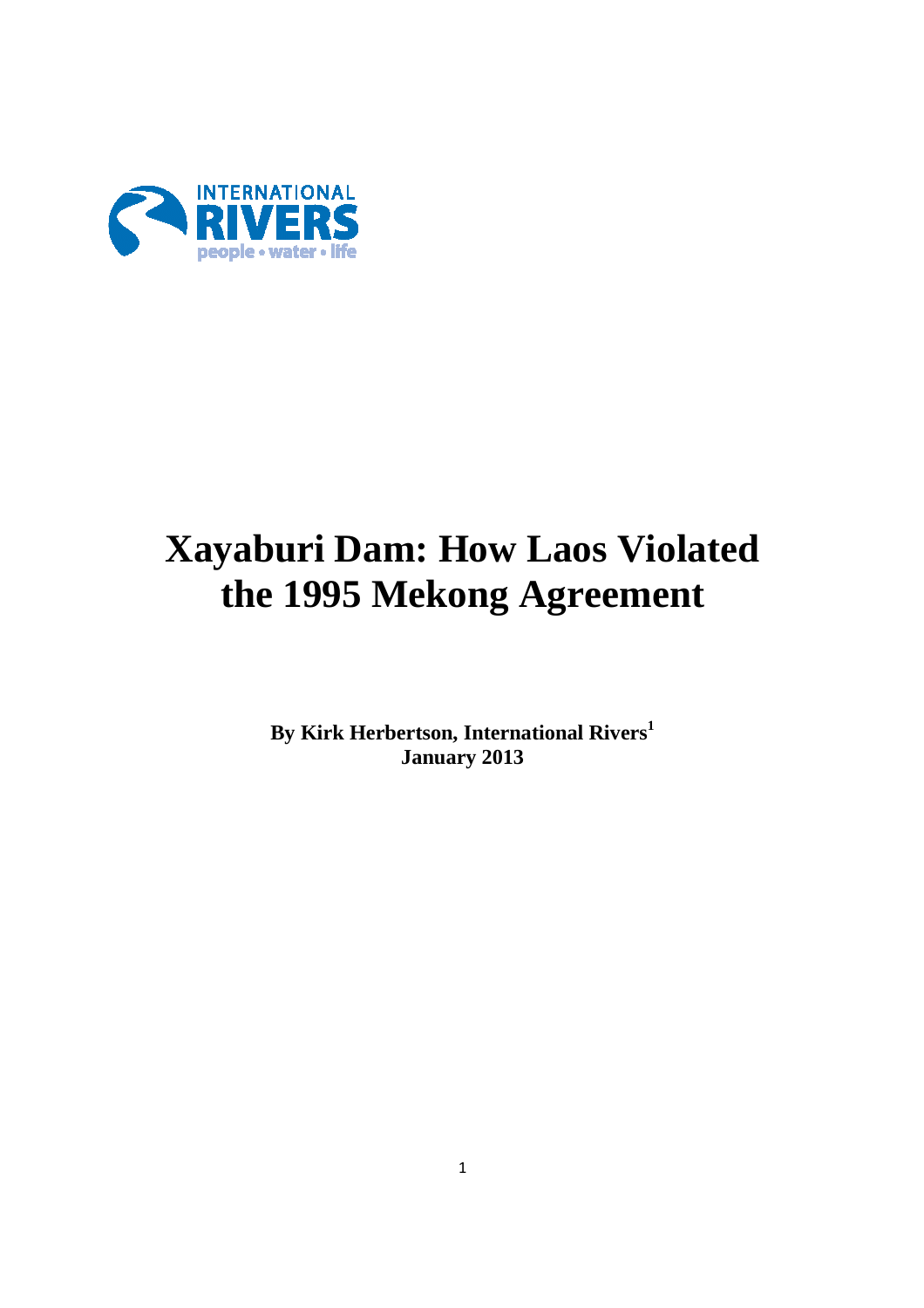### **Table of Contents**

|                 | 3<br><b>Executive Summary</b>                                                 |        |
|-----------------|-------------------------------------------------------------------------------|--------|
| <b>1.0</b>      | <b>Introduction</b>                                                           | 6      |
| <b>2.0</b>      | Does it matter if Laos violates the 1995 Mekong Agreement?                    | 7      |
| 2.1             | The Mekong Agreement is a legally binding treaty.                             | 7      |
| 2.2             | The treaty has no enforcement mechanism, so disputes are resolved             |        |
|                 | through diplomatic channels.                                                  | 7      |
| 2.3             | Although the treaty is not enforceable, the governments have                  |        |
|                 | strong incentives to comply.                                                  | 7<br>8 |
| 2.4             | Laos considers the Mekong Agreement to be legally binding.                    |        |
| 3.0             | Do all four governments have to agree before a project goes forward?          | 8      |
| 3.1             | The purpose of the Mekong Agreement is to balance the rights of all four      |        |
|                 | governments, which requires cooperation and compromise.                       | 8      |
| 3.2             | The Mekong Agreement requires the governments to make a good faith            |        |
|                 | faith effort to reach agreement.                                              | 9      |
| 3.3             | Did the Xayaburi Dam comply?                                                  | 9      |
| 4.0             | When may the project begin?                                                   | 15     |
| 4.1             | The default timeframe for consultations is six months.                        | 15     |
| 4.2             | If the six month timeframe is inadequate, downstream governments              |        |
|                 | have a right to extend the consultations for a limited period of time.        | 15     |
| 4.3             | Did the Xayaburi Dam comply?                                                  | 16     |
| 5.0             | What happens if the dam is built and causes harm to neighboring countries? 17 |        |
| 5.1             | Cambodia, Thailand, and Vietnam will have difficulty seeking reparations      |        |
|                 | for any harm caused by the Xayaburi Dam, because comprehensive                |        |
|                 | baseline data was not collected.                                              | 17     |
| 5.2             | Benefit sharing will also be difficult to negotiate, because comprehensive    |        |
|                 | baseline data was not collected.                                              | 17     |
| 6.0             | <b>Conclusion and recommendations</b>                                         | 18     |
| <b>Annexes</b>  |                                                                               |        |
| A.              | <b>Xayaburi Dam: Timeline of events</b>                                       | 19     |
| <b>B.</b>       | <b>Excerpts from the 1995 Mekong Agreement</b>                                | 24     |
| D.              | List of legal references                                                      | 27     |
| <b>Endnotes</b> |                                                                               | 28     |
|                 |                                                                               |        |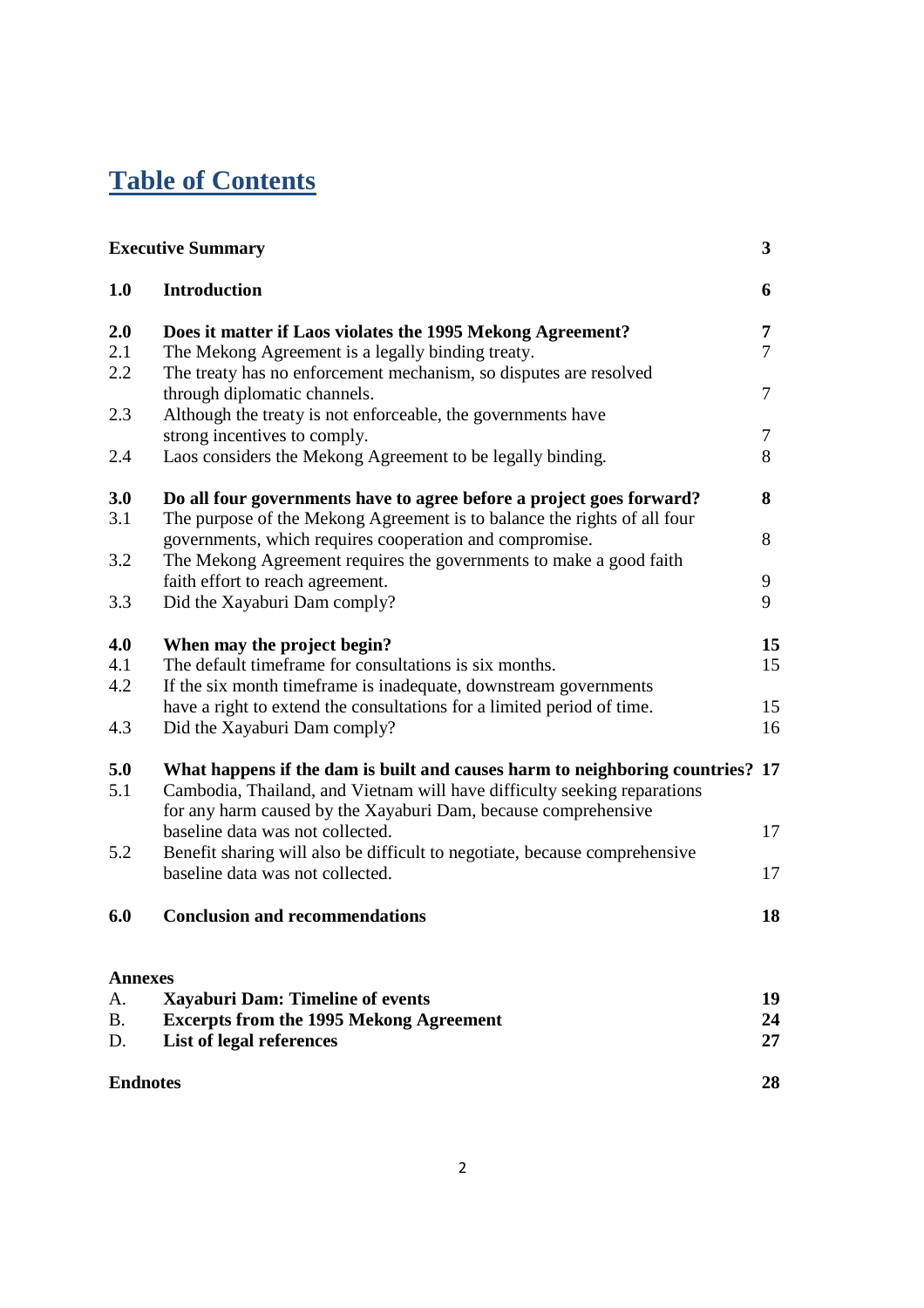### **Executive Summary**

In November 2012, the Lao government held the official groundbreaking ceremony for the controversial Xayaburi Hydropower Project on the Lower Mekong River. It is the first of nine dams that Laos intends to build on the river's mainstream. For over two years, the proposed Mekong dams have sharply divided the region's governments and become one of the world's highest profile water disputes. Together, the dams would provide electricity and revenue, but would threaten the food security of millions of people and the world's second most biodiverse river. Because the Mekong is a transboundary river, the dams' impacts will cross borders into Thailand, Cambodia, and Vietnam.

In 1995, the four governments of Cambodia, Laos, Thailand, and Vietnam signed the Mekong Agreement, a treaty intended to promote shared use and management of the river basin. The Xayaburi Dam was the first significant test of the Mekong Agreement. Instead of cooperating with neighboring governments, however, Laos began implementing the project while Cambodia and Vietnam voiced concerns about the project's transboundary impacts. Thailand remained silent through much of the dispute, but quietly financed the project and agreed to purchase its electricity. By November 2012, Laos' and Thailand's implementation of the project had advanced so far that Cambodia and Vietnam had little leverage left to raise concerns. Now a dangerous precedent has been set that could undermine future cooperation. In 2013, project implementation might begin for two other Mekong mainstream dams—the Don Sahong and the Pak Beng Dams. Unless reforms are made quickly, disagreements over the Mekong dams could escalate into a conflict with serious economic and political implications.

Laos insists that the Xayaburi Dam has fully complied with the Mekong Agreement. In this report, we challenge Laos' claim. We examine the language of the Mekong Agreement in detail. We also examine: (i) the historical record of the negotiations that describes what the parties intended when they drafted the Agreement; and (ii) international law that describes the meaning of the words that were carefully placed in the Agreement. In doing so, we find that Laos has misinterpreted the Mekong Agreement and failed to comply with several key provisions (see **Table 1** for a summary).

To strengthen future regional cooperation, we recommend that the four governments:

- **Review and clarify the Mekong Agreement's obligations** before any other projects are brought forward for consideration.
- **Delay implementation of further Mekong dams** to allow adequate time for the Mekong River Commission (MRC) to study the proposed dams' cumulative impacts.
- **Delay implementation of the Xayaburi Dam**, so that the transboundary impacts can be studied and baseline data collected before the Mekong River is irreversibly altered.
- **Monitor the Xayaburi Dam's implementation through an independent and transparent process**, so that the four governments do not rely solely on the claims of Laos' engineer, Finnish company Pöyry, whose studies are tainted by a vested interest in the project.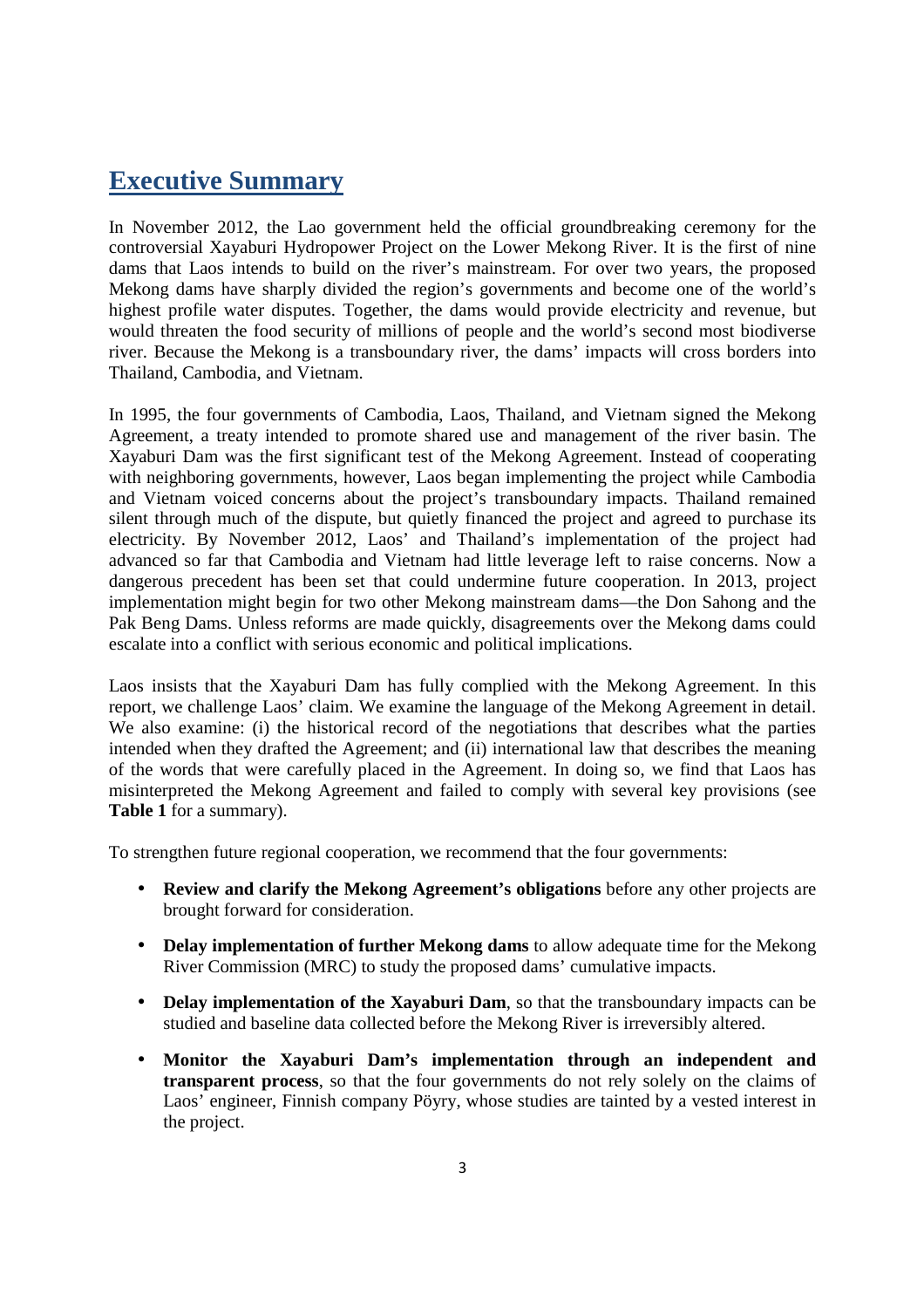| Table 1: Summary of Laos' Non-Compliance with Mekong Agreement                                                                                                                                                                                                                                                                                                    |                                                                                                                                                                                                                                                                                                                                                              |  |
|-------------------------------------------------------------------------------------------------------------------------------------------------------------------------------------------------------------------------------------------------------------------------------------------------------------------------------------------------------------------|--------------------------------------------------------------------------------------------------------------------------------------------------------------------------------------------------------------------------------------------------------------------------------------------------------------------------------------------------------------|--|
| What does the treaty require?                                                                                                                                                                                                                                                                                                                                     | Did the Xayaburi Dam comply?                                                                                                                                                                                                                                                                                                                                 |  |
| Laos is required to seek agreement with its<br>neighbors before beginning the project. To<br>balance the rights of upstream and downstream<br>countries, the Mekong Agreement requires all four<br>governments to make a "good faith" effort to reach<br>agreement on whether a project goes forward.                                                             | Did not comply. Instead of trying to reach an<br>agreement, Laos claimed that it only must consider<br>comments of the other governments. Laos made no<br>efforts to compromise on its position or to reach a<br>mutually agreeable solution.                                                                                                                |  |
| Sources of law: Mekong Agreement art. 5; Vienna<br>Convention on the Law of Treaties; international<br>water law as stated by the UN International Law<br>Commission.                                                                                                                                                                                             |                                                                                                                                                                                                                                                                                                                                                              |  |
| Laos must provide other governments with<br>opportunity to evaluate the project's impacts.<br>The MRC's "prior consultation" is the process<br>where the four governments try to reach an<br>agreement. The primary purpose of the prior<br>consultation is to provide the governments with an<br>opportunity to evaluate the project's transboundary<br>impacts. | Did not comply. Laos did not provide neighboring<br>governments with an opportunity to evaluate the<br>project's transboundary impacts. Laos did not<br>assess the transboundary impacts before starting the<br>prior consultation in September 2010.                                                                                                        |  |
| Sources of law: Mekong Agreement, chp. II "prior<br>consultation"; PNPCA procedures<br>$5.2.1$ ;<br>international water law as stated by the UN<br>International Law Commission.                                                                                                                                                                                  |                                                                                                                                                                                                                                                                                                                                                              |  |
| Laos is not permitted to implement the project<br>consultations<br>still<br>while<br>underway.<br>are<br>International law and the Mekong Agreement<br>prohibit the governments from implementing a<br>project while the governments are still discussing<br>the project—this is part of the obligation to<br>negotiate "in good faith."                          | Did not comply. Laos and developer Ch.<br>Karnchang began implementing the Xayaburi Dam<br>in late 2010 before the MRC governments even met<br>to discuss the project. Later, Laos incorrectly<br>claimed that "preparatory work" was allowed under<br>the Mekong Agreement.                                                                                 |  |
| Sources of law: PNPCA procedures 5.4.3;<br>international water law as stated by the UN<br><b>International Law Commission.</b>                                                                                                                                                                                                                                    |                                                                                                                                                                                                                                                                                                                                                              |  |
| Laos is required to study the project's<br>transboundary impacts before consultation can<br>take place. Under international law, governments<br>are required to take "all appropriate measures" to<br>prevent significant harm to other countries. This<br>includes setting aside enough time to assess the<br>project's transboundary impacts.                   | Did not comply. After failing to assess the<br>transboundary impacts itself, Laos refused to delay<br>project implementation<br>after Cambodia<br>and<br>Vietnam requested these studies during the prior<br>consultation. Instead, Laos claimed that untested<br>technologies proposed by consulting company<br>Pöyry were sufficient to mitigate any harm. |  |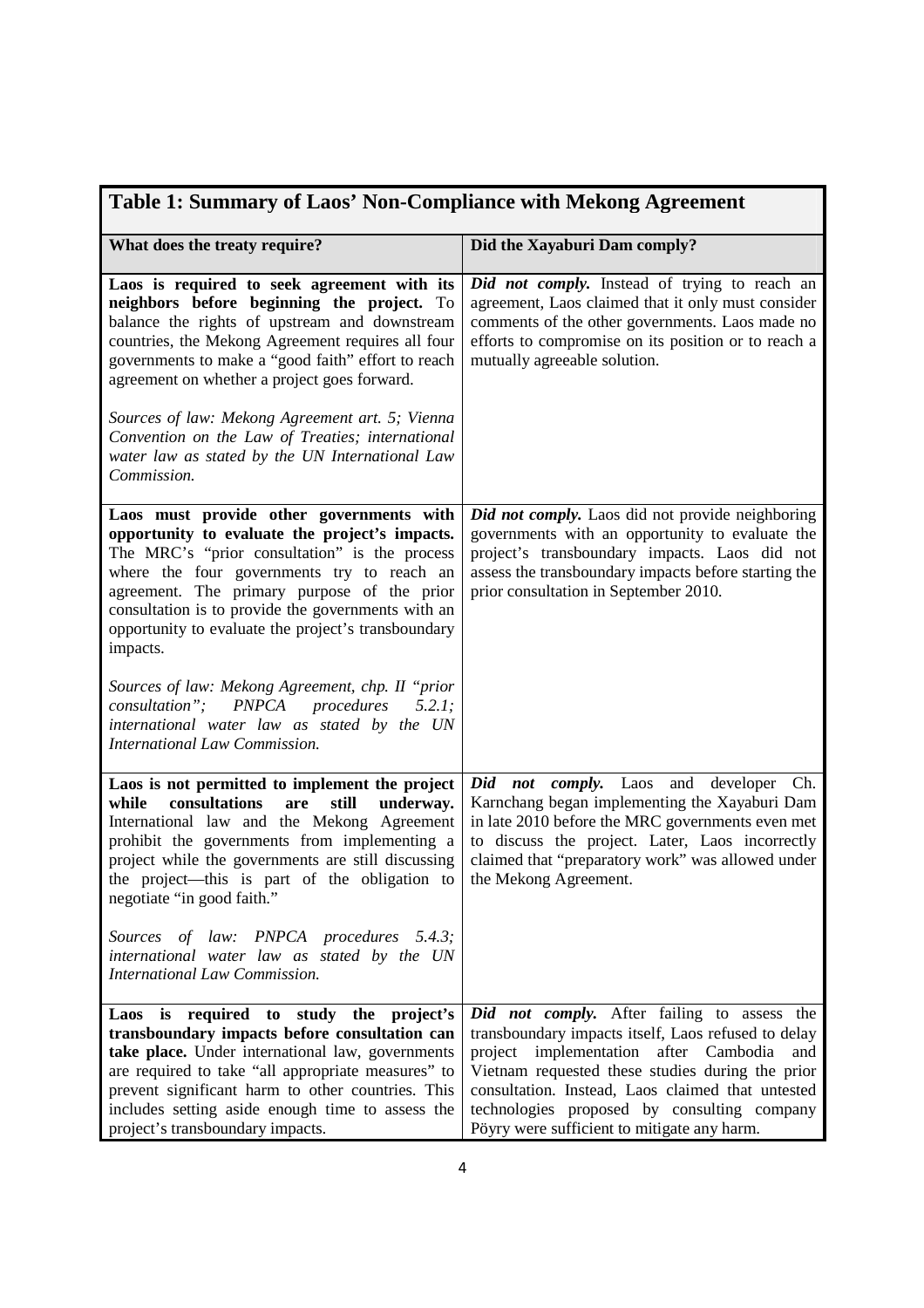| Sources of law: Mekong Agreement art. 3;<br>international law as stated by the International<br>Court of Justice and the UN International Law<br>Commission.                                                                                                                                                                                                                                                                                                             |                                                                                                                                                                                                                                                                                                                                                                  |
|--------------------------------------------------------------------------------------------------------------------------------------------------------------------------------------------------------------------------------------------------------------------------------------------------------------------------------------------------------------------------------------------------------------------------------------------------------------------------|------------------------------------------------------------------------------------------------------------------------------------------------------------------------------------------------------------------------------------------------------------------------------------------------------------------------------------------------------------------|
| Cambodia, Vietnam, and Thailand have a right                                                                                                                                                                                                                                                                                                                                                                                                                             | Did not comply. Laos claims that the prior                                                                                                                                                                                                                                                                                                                       |
| to extend the prior consultation's timeframe.<br>The default timeframe for the prior consultation is<br>six months, but under international law the<br>downstream governments have a right to extend it.<br>Sources of law: PNPCA procedures 5.5;<br>international water law as stated by the UN<br>International Law Commission.                                                                                                                                        | consultation ended automatically after six months.<br>During this initial six month period, Laos failed to<br>provide the information that other governments<br>needed to evaluate the project's impacts. This<br>undermined the primary purpose of the prior<br>Laos<br>consultation.<br>also<br>began<br>project<br>implementation during this initial period. |
| Cambodia, Thailand, and Vietnam have a right<br>to seek compensation for any harm caused. Laos<br>has an obligation under international law to stop the<br>project immediately if it causes harm to<br>neighboring countries. Downstream governments<br>Cambodia, Thailand, and Vietnam can seek<br>compensation for any harm that the dam causes.<br>Sources of law: Mekong Agreement art. 7;<br>international law as stated by the UN International<br>Law Commission. | Did not comply. Cambodia, Thailand, and Vietnam<br>will have difficulty seeking compensation, because<br>there is insufficient baseline data at this time to<br>measure how the Xayaburi Dam will change the<br>Mekong River. All three countries now face the<br>difficult task of closely monitoring the impacts<br>caused by the dam.                         |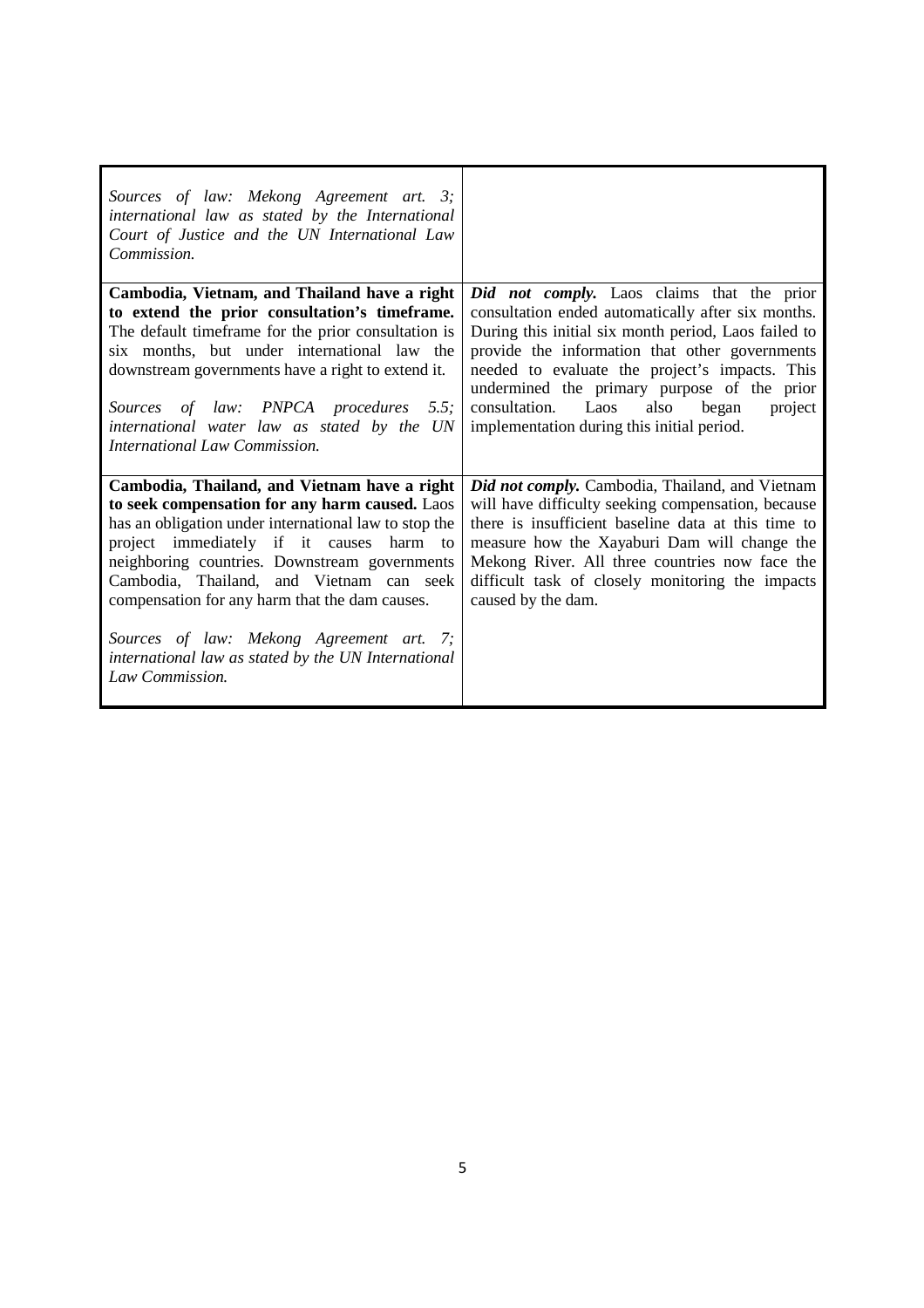### **1.0 Introduction**

On November 7, 2012, the Lao government officially began construction on the controversial Xayaburi Hydropower Project, the first mainstream dam proposed for the Lower Mekong River.<sup>2</sup> The process has not gone smoothly. Construction activities began almost two years before the official announcement. The Vietnamese and Cambodian governments called for a delay in construction because concerns over the dam's transboundary impacts remained unresolved. The Lao government never conducted a comprehensive analysis of the transboundary impacts, instead insisting that the dam was engineered to be environmentally sustainable. The Mekong River Commission's Secretariat disagreed with many of Laos' claims, but its advice went unheeded. Although the dam is going forward, its risks remain unknown.

The Xayaburi Dam was the first significant test for the 1995 Agreement on the Cooperation for the Sustainable Development of the Mekong River Basin ("Mekong Agreement")<sup>3</sup> between Cambodia, Laos, Thailand and Vietnam. The Lao government insists that the Xayaburi project complied with the 1995 Mekong Agreement. Few others have questioned this claim.

In this report, we examine the requirements of the Mekong Agreement in closer detail. On its surface, the text of the Agreement is often ambiguous. Much of the debate over the obligations of the Mekong Agreement revolves around the "Procedures for Notification, Prior Consultation and Agreement" (PNPCA), which outlines some of the rules that the governments are expected to follow when consulting with one another. $4$  This language, too, is ambiguous if read in isolation from the rest of the Agreement.

In an effort to seek greater clarity, we examine the requirements of the Mekong Agreement in its entirety. We also examine: (i) the historical record of the negotiations that describes what the parties intended when they drafted the Agreement;<sup>5</sup> and (ii) international law that describes the meaning of the words that were carefully placed in the Agreement.<sup>6</sup> In doing so, a clearer picture of the Mekong Agreement emerges. We find that Laos has misinterpreted the Mekong Agreement and failed to comply with several of its key requirements.

In this report, we focus on four legal questions that emerged during the Xayaburi controversy:

- **Does it matter if Laos violates the 1995 Mekong Agreement?** (Section 2.0)
- **Do all four governments have to agree before a project goes forward?** (Section 3.0)
- **When may the project begin?** (Section 4.0)
- **What happens if the dam is built and causes harm to neighboring countries?** (Section 5.0)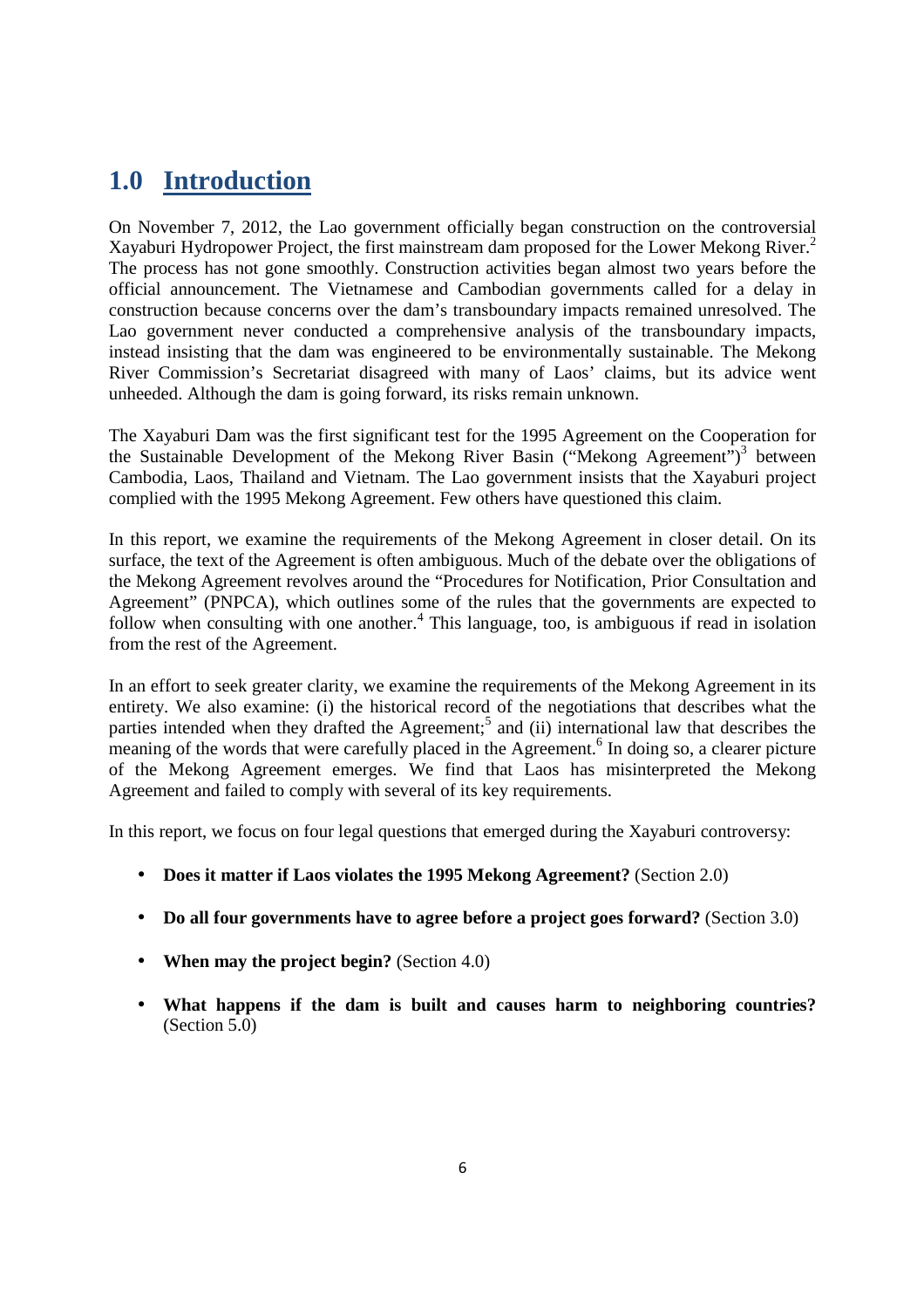### **2.0 Does it matter if Laos violates the Mekong Agreement?**

The primary purpose of the 1995 Mekong Agreement is to promote cooperation in the development of the Mekong River Basin in a way that is environmentally sustainable.<sup>7</sup> The Agreement does not punish any of the governments for failing to cooperate. So does it even matter whether Laos has followed or violated the Mekong Agreement?

#### **2.1 The Mekong Agreement is a legally binding treaty.**

The governments of Cambodia, Laos, Thailand, and Vietnam designed the Mekong Agreement as a legally binding treaty that is consistent with international law.<sup>8</sup> International law sets out the rules for how the governments are expected to treat one another, including the duties to cooperate, negotiate in good faith, and respect the rights of both upstream and downstream governments.<sup>9</sup> By following these rules, the four governments committed to develop the Mekong River Basin in a way that is mutually acceptable.

#### **2.2 The treaty has no enforcement mechanism, so disputes are resolved through diplomatic channels.**

The treaty is not enforceable in the traditional sense.<sup>10</sup> The treaty created the Mekong River Commission (MRC) to promote cooperation, but the MRC does not have the authority to police the governments or issue penalties when one government fails to comply. If the governments cannot resolve a dispute under the MRC, they must resort to diplomatic channels or mediation by a third party. $11$ 

#### **2.3 Although the treaty is not enforceable, the governments have strong incentives to comply.**

Although the Mekong Agreement is not enforceable, the four governments have strong incentives to comply with it. Like other treaties, this one is designed to prevent economic losses, environmental damage, and conflict. Without the Agreement, the decision on whether to build the Mekong mainstream dams could become more costly and contentious for governments, companies, and affected communities.

The MRC's 2010 Strategic Environmental Assessment quantified some of the economic losses that could result if the Mekong mainstream dams are built, including the nine proposed dams in Laos and two proposed in Cambodia. The study estimated that losses in fisheries would amount to USD 476 million per year, in addition to impacts on coastal and delta fisheries in Vietnam which have not been measured. Fifty-four percent of all riverbank gardens along the Mekong River would be lost. Losses in agricultural productivity would exceed USD 49.1 million per year. Tens of millions of people would be affected. Mitigation measures would not be able to replace these losses. $12$ 

Similarly, the risk of conflict exists if one government proceeds unilaterally against the wishes of neighboring governments. In September 2012, for example, the President of Vietnam said: "Tensions over water resources are threatening economic growth in many countries and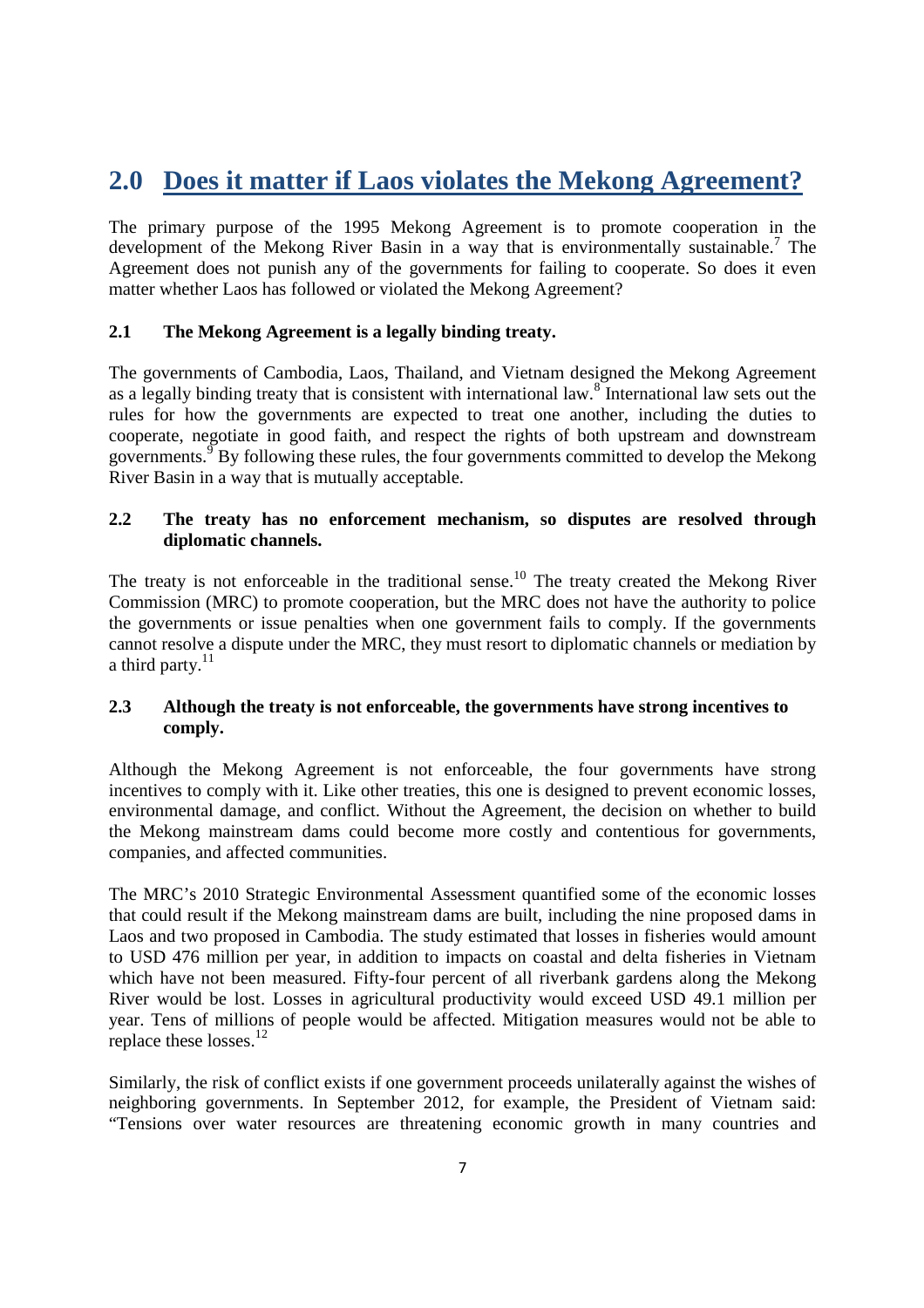presenting a source of conflict especially given the efforts of all countries to step up economic development. Dam construction and stream adjustment by some countries in upstream rivers represents a concern for many countries and an implicit factor affecting relations between relevant countries."<sup>13</sup> In a region where the countries' economies are increasingly interlinked, political conflict could harm economic development and deter investment.

#### **2.4 Laos considers the Mekong Agreement to be legally binding.**

Throughout the Xayaburi Dam dispute, Laos has not questioned the binding authority of the Mekong Agreement. Instead, Laos has argued that the project complies fully with the treaty's requirements.<sup>14</sup> The governments agree that the Mekong Agreement is binding, but do not agree on how to interpret the treaty's obligations.

If Cambodia, Thailand, or Vietnam disagrees with Laos' interpretation, it cannot force Laos to change its position. Yet each government still has several options: (1) formerly declare that it does not agree with Laos' interpretation, and insist that time is set aside to resolve the dispute through diplomacy or third party mediation; (2) claim compensation for any harm caused. Under international law, Laos is expected to cooperate with these demands, in order to prevent an escalation of the dispute.

### **3.0 Do all four governments have to agree before a project goes forward?**

To what extent does the Mekong Agreement require the four governments to cooperate? This section examines the process that is used to balance the rights of all four governments when negotiating a proposed Mekong dam.

#### **3.1 The purpose of the Mekong Agreement is to balance the rights of all four governments, which requires cooperation and compromise.**

A basic principle of international law is that governments are expected to share a transboundary river in a fair and equitable way.<sup>15</sup> On the one hand, it is unfair if upstream governments build dams or use the river in a way that harms countries downstream.<sup>16</sup> On the other hand, it is unfair for downstream governments to prevent upstream governments from using the river that passes through their territory. For this reason, the principle of "equitable and reasonable utilization" lies at the very core of international water law.<sup>17</sup> This principle recognizes the need to balance the governments' rights and duties through a fair process.

The Mekong Agreement explicitly recognizes that the "equitable and reasonable utilization" principle is the basis for cooperation between the four governments.<sup>18</sup> While a downstream government cannot veto a use of the river, for example, it can demand a fair process to ensure that its rights under international law are respected. Similarly, an upstream government can use the river, but only after taking all necessary steps to respect the rights of downstream governments. No government has absolute rights to use the Mekong River. Instead, they must cooperate to reach a solution.<sup>19</sup>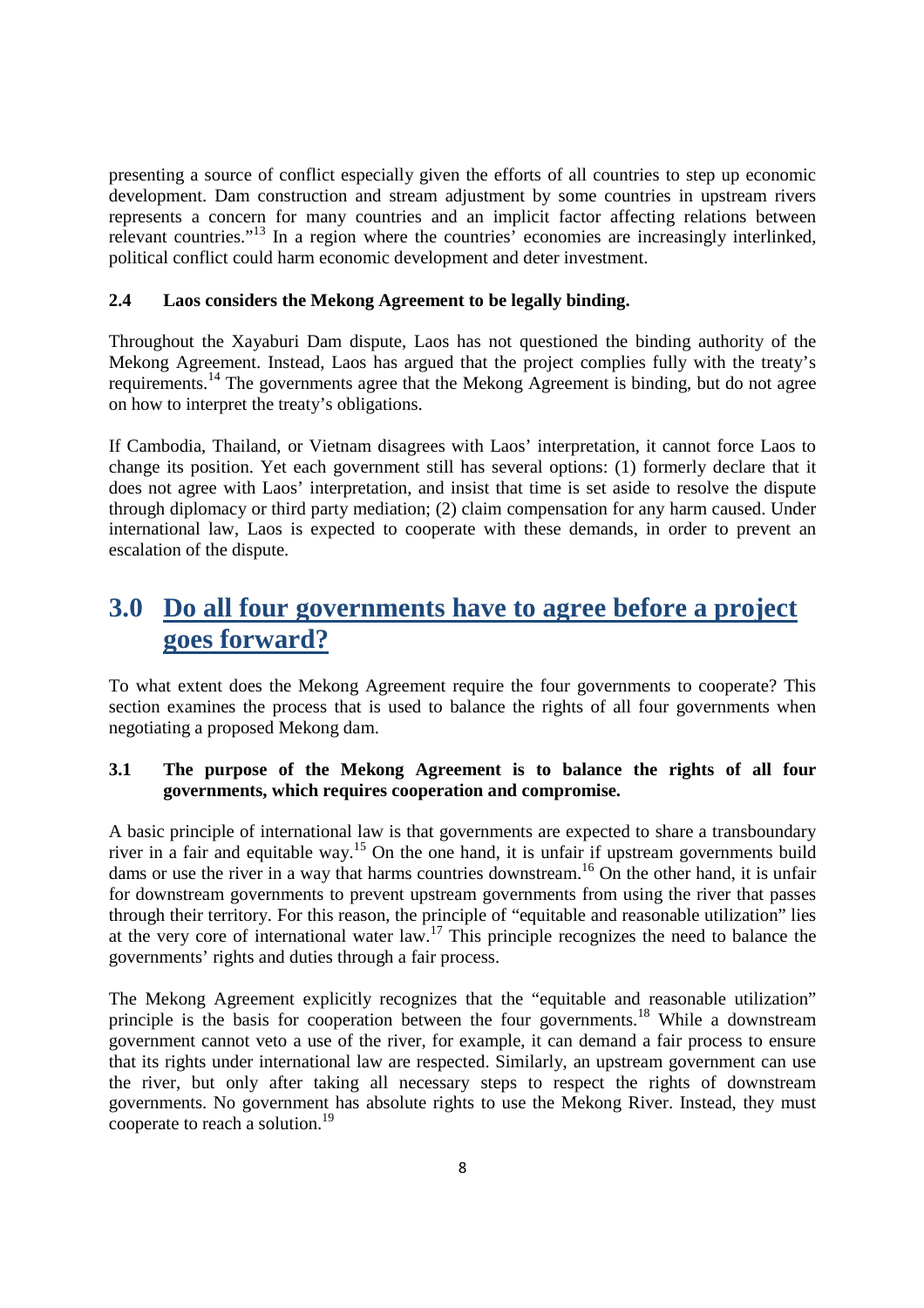#### **3.2 The Mekong Agreement requires the governments to make a good faith effort to reach agreement.**

The tension between the rights of upstream and downstream governments requires very careful language to resolve. It is unfair to require the parties to reach an agreement before a project goes forward, because this would essentially allow a downstream government to veto an upstream government's project. Yet if there is no requirement to agree, then an upstream government can proceed with a project against the wishes of downstream governments. The Mekong Agreement recognizes this tension: "Prior consultation is neither a right to veto the use nor unilateral right to use water by any riparian without taking into account other riparians' rights."<sup>20</sup>

International law resolves this solution by requiring governments to cooperate with one another "in good faith" with the goal of reaching an agreement.<sup>21</sup> For this reason, the Mekong Agreement establishes a prior consultation process that "aims at arriving at an agreement."<sup>22</sup> A government complies with the Mekong Agreement, so long as it has cooperated with the other governments in good faith. Under international law, a government implements a treaty in good faith when it acts reasonably, makes a genuine effort to reach agreement, and expresses willingness to compromise.<sup>23</sup> The underlying assumption is that if a fair process is followed, the outcome will also be fair. A government violates the treaty if it does not act in good faith.<sup>24</sup>

#### **3.3 Did the Xayaburi Dam comply?**

In the Xayaburi Dam dispute, Laos never made a good faith effort to reach agreement with neighboring governments.

#### 3.3.1 Laos argued that it was only required to consider other governments' comments, not to try to reach an agreement.

Laos claims that it met all of its obligations under the Mekong Agreement by accepting comments from neighboring governments.<sup>25</sup> For example, Laos' advisor—Finnish consulting company Pöyry—wrote in an August 2011 report that: "The prior consultation process does not give right to any member countries to suspend the project. As its name suggests, the prior consultation process gives right to member countries to comment on the project. In the case of the Xayaburi HPP, the decision whether or not to proceed with the project rests solely with the Government of Lao…under a condition that the Government of Lao PDR must take comments from other member countries into consideration if it decides to proceed with the project."<sup>26</sup>

Laos also claimed that it has cooperated with neighboring governments and even made compromises by hiring consulting companies Pöyry and Compagnie Nationale du Rhône (CNR) to review the project's design. As evidence of this, Laos claims that it invested an additional \$100 million to improve the design of the project.<sup>27</sup> On 26 November 2012, for example, a Lao official told the *Vientiane Times*: "Laos could have begun construction of the dam immediately after completing the consultation process. But we did not because our neighbors were still concerned about the trans-boundary impacts. We then reviewed all of these concerns to maintain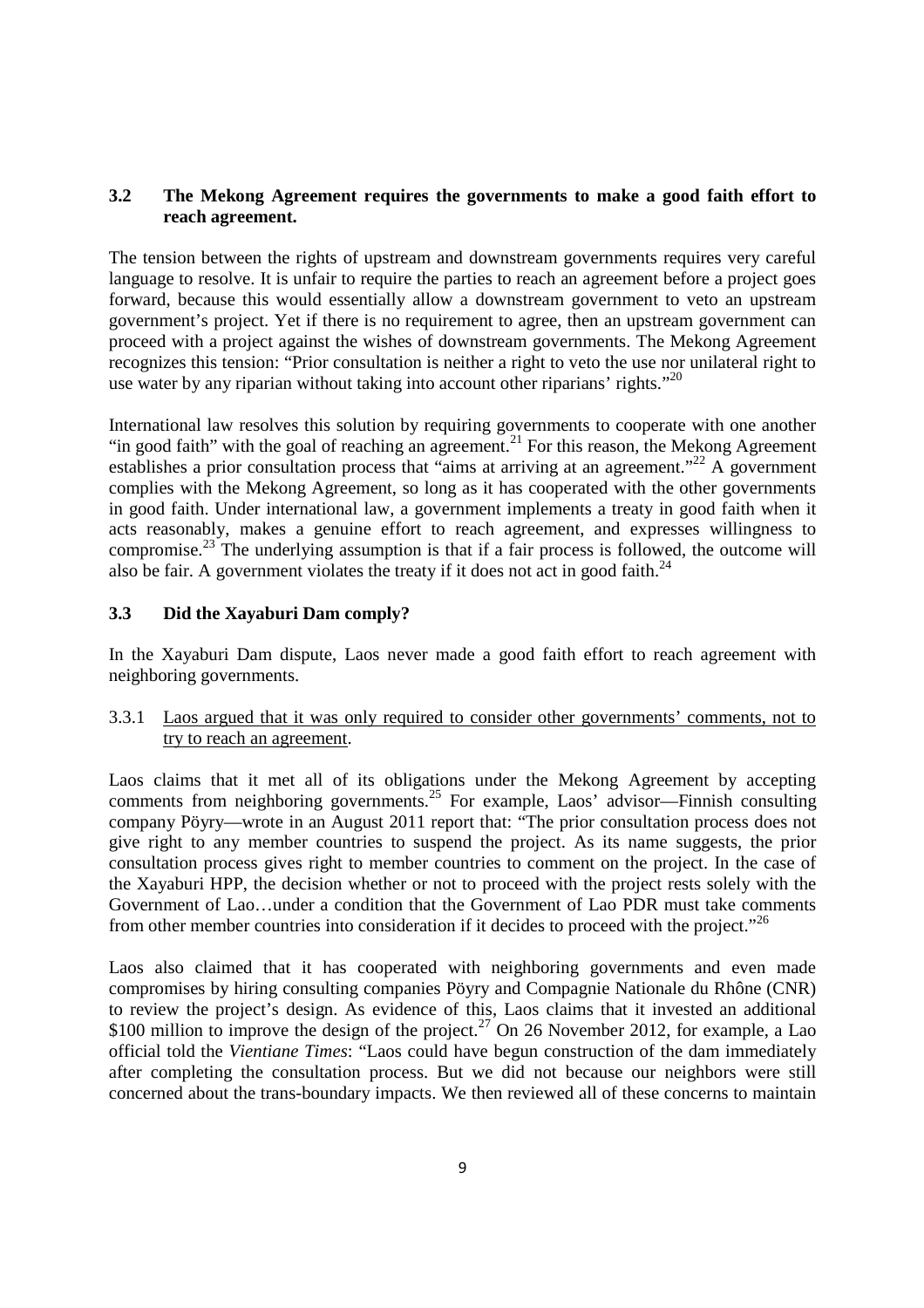Mekong spirit and cooperation with our neighboring nations."<sup>28</sup> As described below, these claims are misleading.

3.3.2 The primary purpose of the MRC's "prior consultation" is to provide neighboring governments with an opportunity to evaluate the project's transboundary impacts. Laos never provided this opportunity.

The Mekong Agreement defines "prior consultation" as a process that "would allow the other member riparians to discuss and evaluate the impact of the proposed use upon their uses of water and any other affects, which is the basis for arriving at an agreement."<sup>29</sup> At the beginning of the prior consultation, Laos is expected to provide information to neighboring governments about how the project will impact them. This is required under international law,<sup>30</sup> the Mekong Agreement, $31$  and the PNPCA procedures.<sup>32</sup>

Laos never provided the basic information that neighboring governments needed to understand how the Xayaburi project would affect them.<sup>33</sup> In September 2010, Laos initiated the MRC's prior consultation process for the Xayaburi Dam. Although Laos provided neighboring governments with the project's environmental impact assessment, this study only addressed impacts ten kilometers downstream from the dam site.<sup>34</sup> Laos insisted there would be no negative impacts on neighboring countries, but provided no evidence to justify this claim.

In April 2011, the Cambodian and Vietnamese governments requested more information about the Xayaburi Dam's transboundary impacts (see **Table 2**).<sup>35</sup> The Lao government refused, instead hiring Pöyry to review the project. Incentivized by the promise of further work as an engineer for the project, Pöyry concluded that further impact studies were not a prerequisite for beginning construction.<sup>36</sup> Numerous scientists in the region disagreed with Pöyry's "build now, study later" approach, including independent experts at the Mekong River Commission's Secretariat.<sup>37</sup>

| Table 2: Cambodia's and Vietnam's concerns with the Xayaburi Dam <sup>38</sup>                              |                                                                                                                                                                                                                                                                                                                                                       |                                                                                                                                                                                                                                                                                                                                                                                                                |
|-------------------------------------------------------------------------------------------------------------|-------------------------------------------------------------------------------------------------------------------------------------------------------------------------------------------------------------------------------------------------------------------------------------------------------------------------------------------------------|----------------------------------------------------------------------------------------------------------------------------------------------------------------------------------------------------------------------------------------------------------------------------------------------------------------------------------------------------------------------------------------------------------------|
| <b>Cambodia's and Vietnam's</b><br><b>Requests</b><br>(April 2011)                                          | Laos' Response<br>(as of January 2013)                                                                                                                                                                                                                                                                                                                | <b>Thailand's Response</b><br>(as of January 2013)                                                                                                                                                                                                                                                                                                                                                             |
| More studies are needed before<br>further implementation of the<br>Xayaburi project.<br>(Cambodia, Vietnam) | Not addressed. Laos proposed to<br>conduct some studies while<br>construction is already underway,<br>but has not addressed the impacts<br>that construction itself will cause<br>nor has it assessed potential<br>transboundary impacts. These<br>studies were not conducted by<br>the time the project was officially<br>approved in November 2012. | <b>Not addressed.</b> Thailand<br>continued to implement the<br>project, signing agreements to<br>finance the project and purchase<br>its electricity. It made no<br>commitment to conduct more<br>studies. A lawsuit was filed in<br>Thai Administrative Court by<br>potentially affected Thai villagers<br>in August 2012, requesting<br>further impact assessments and<br>consultations consistent with the |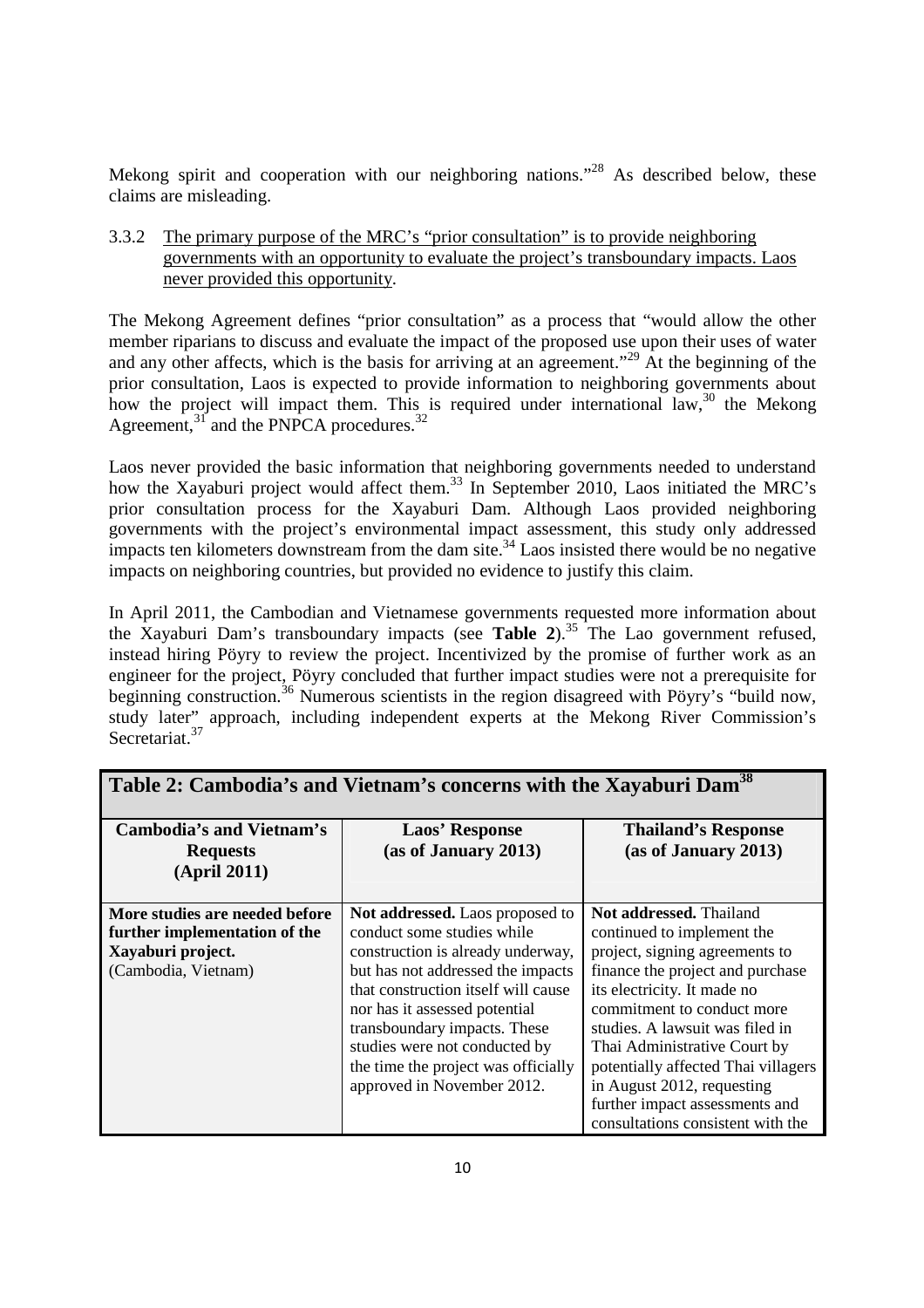|                                                                                                                                                         |                                                                                                                                                                                                                                                                                                                                                                                                                                                                                                                                                     | requirements of the Thai<br>constitution.                                                                                                                                                                                                                                                                                                                                              |
|---------------------------------------------------------------------------------------------------------------------------------------------------------|-----------------------------------------------------------------------------------------------------------------------------------------------------------------------------------------------------------------------------------------------------------------------------------------------------------------------------------------------------------------------------------------------------------------------------------------------------------------------------------------------------------------------------------------------------|----------------------------------------------------------------------------------------------------------------------------------------------------------------------------------------------------------------------------------------------------------------------------------------------------------------------------------------------------------------------------------------|
| Study the project's<br>transboundary impacts.<br>(Cambodia, Vietnam)                                                                                    | Not addressed. In July 2012,<br>Laos hosted a delegation of<br>foreign governments to the<br>Xayaburi Dam site and informed<br>them that it would not conduct a<br>transboundary impact<br>assessment. Laos stated that all<br>transboundary impacts were<br>already addressed through the<br>reports of Pöyry and CNR,<br>although both of these were desk<br>studies rather than impact<br>assessments. The full extent of<br>the project's transboundary<br>impacts remains unknown.                                                             | Not addressed. Thailand has not<br>addressed this issue, although<br>Thai communities are likely to be<br>impacted by the project. This<br>issue is addressed in the pending<br>Thai Administrative Court<br>lawsuit.                                                                                                                                                                  |
| <b>Study the cumulative impacts</b><br>of the eleven proposed Mekong<br>mainstream dams.<br>(Cambodia, Vietnam)                                         | Not addressed. In December<br>2011, the four governments<br>agreed to conduct a joint impact<br>study on Mekong hydropower<br>development. Laos, however, has<br>expressly stated that it does not<br>plan to stop Xayaburi Dam<br>construction while this study is<br>underway. It is unclear if Laos<br>will delay plans for other<br>Mekong dams while the study is<br>underway.                                                                                                                                                                 | Not addressed. Thailand is<br>participating with the other MRC<br>governments in designing the<br>joint study. However, the Thai<br>government already approved a<br>Power Purchase Agreement to<br>buy 95% of the project's<br>electricity as well as a loan by<br>state-owned Krung Thai Bank. In<br>November 2012, Thailand<br>explicitly announced its support<br>for the project. |
| Develop measures to mitigate<br>the transboundary and<br>cumulative impacts,<br>undertaken with participation<br>of downstream countries.<br>(Cambodia) | Not addressed. Laos'<br>consultants Pöyry and CNR<br>proposed changes to the design<br>of the project to mitigate impacts,<br>although they have done so<br>without first studying the actual<br>impacts that will need to be<br>mitigated. The proposed<br>technologies for fish passages<br>have not been proven for the<br>Mekong River or any other large<br>tropical river. As of December<br>2012, the downstream<br>governments had not seen the<br>final design of the proposed fish<br>passages and other proposed<br>mitigation measures. | Has remained silent.                                                                                                                                                                                                                                                                                                                                                                   |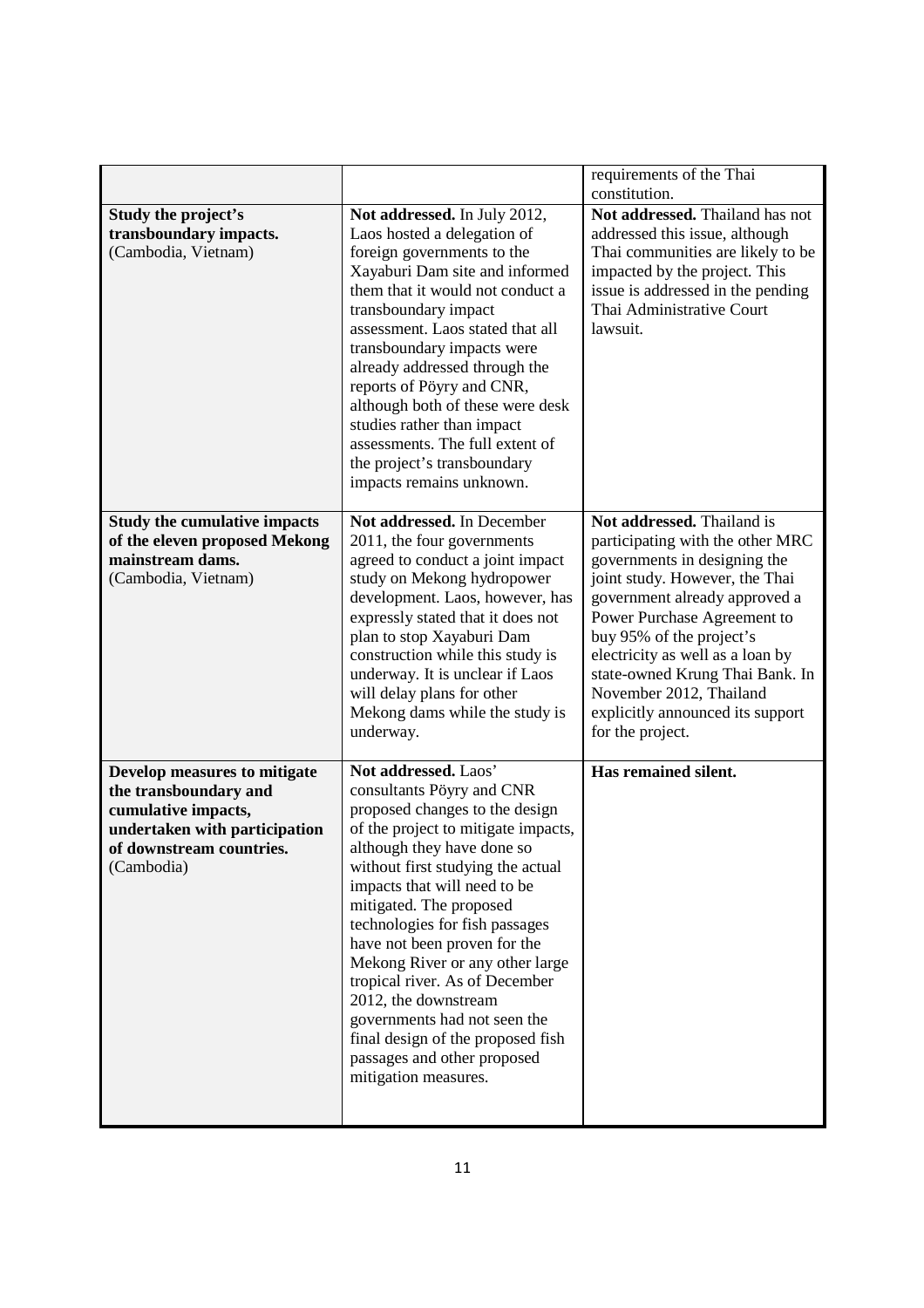| <b>Implement</b> the<br>recommendations of the<br><b>MRC's March 2011 technical</b><br>review of the project.<br>(Cambodia, Vietnam)                          | Not addressed. Laos' consultant<br>Pöyry concluded that these<br>recommendations could be<br>addressed during the construction<br>phase, although the MRC<br>Secretariat explicitly<br>recommended delaying<br>construction while the studies<br>were carried out. | Has remained silent.                                                                                                     |
|---------------------------------------------------------------------------------------------------------------------------------------------------------------|--------------------------------------------------------------------------------------------------------------------------------------------------------------------------------------------------------------------------------------------------------------------|--------------------------------------------------------------------------------------------------------------------------|
| Conduct further study of the<br>dam's impacts on hydrology,<br>fisheries, sediment, water<br>quality, and dam safety.<br>(Cambodia, Vietnam)                  | Not addressed. Laos'<br>consultants Pöyry and CNR<br>proposed mitigation measures<br>without conducting a baseline<br>study of the dam's impacts. Laos<br>then argued that these studies<br>were not necessary, because the<br>dam would not have impacts.         | Has remained silent.                                                                                                     |
| More time is needed under the<br><b>MRC</b> prior consultation<br>process to gather sufficient<br>evidence to evaluate the<br>project.<br>(Cambodia, Vietnam) | Not addressed. Laos maintains<br>its position that the MRC prior<br>consultation process concluded<br>automatically after six months.<br>This issue was never resolved.                                                                                            | Has remained silent.                                                                                                     |
| <b>Stakeholders need information</b><br>in a more timely manner in<br>order for effective<br>consultations to take place.<br>(Cambodia)                       | Not addressed. No further<br>consultations have been carried<br>out.                                                                                                                                                                                               | Not addressed. Thailand has not<br>organized further consultations,<br>despite requests by affected Thai<br>communities. |
| Develop a benefits sharing<br>mechanism for affected<br>downstream countries.<br>(Cambodia)                                                                   | Not addressed. No such<br>mechanism has been developed<br>for the Xayaburi project. The<br>MRC Secretariat has conducted<br>preliminary research on this<br>topic.                                                                                                 | Has remained silent.                                                                                                     |
| Defer all decisions on Mekong<br>hydropower projects by ten<br>years.<br>(Vietnam)                                                                            | Not addressed. This remains<br>unclear. In 2013, project<br>implementation is likely to begin<br>on at least two other Mekong<br>mainstream dams in Laos: Don<br>Sahong and Pak Beng.                                                                              | Has remained silent.                                                                                                     |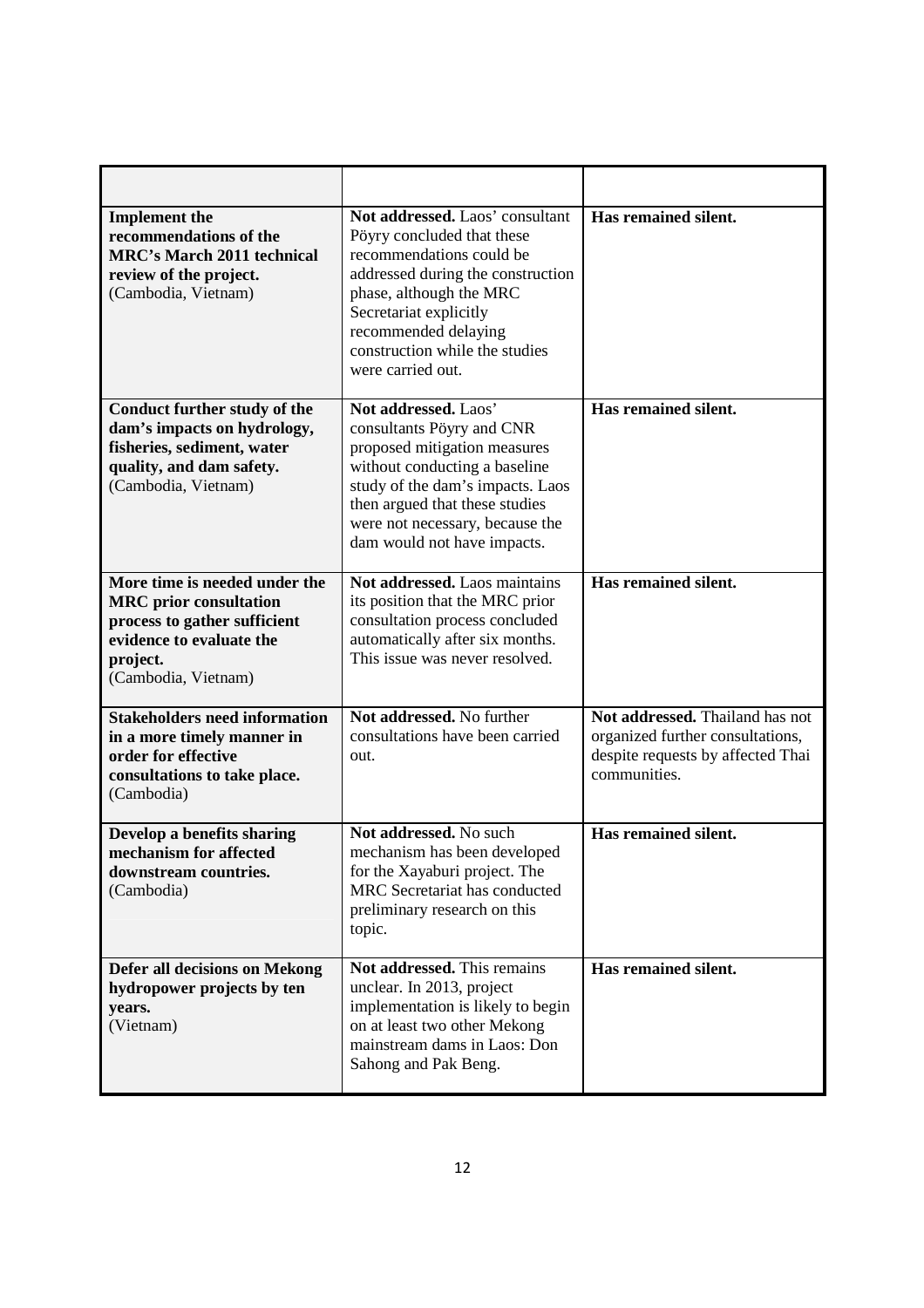#### 3.3.3 International law forbids governments from implementing a project while consultations are still underway. Laos began implementing the project before the MRC governments even met to discuss it.

The MRC's PNPCA procedures prohibit a government from implementing a project while the prior consultation is underway: "The notifying State(s) shall not implement the proposed use without providing the opportunity of the other member States to discuss and evaluate the proposed use."<sup>39</sup> (As discussed above, the phrase "evaluate the proposed use" refers to the study of the project's impacts on neighboring countries.)

Similarly, international law also prohibits project implementation while the prior consultation is underway. The UN International Law Commission, on whose language the Mekong Agreement is based, says that the notifying State "shall not implement or permit the implementation of the planned measures without the consent of the notified States."<sup>40</sup> The Commission also comments that "it perhaps goes without saying that this…obligation is a necessary element of the procedures…" because it allows the governments to cooperate in an equitable and reasonable  $m$ anner.<sup>41</sup>

With the Xayaburi Dam, however, developer Ch. Karnchang reported that it began to implement the project in late  $2010$ ,  $42$  less than four months after Laos initiated the MRC's prior consultation process and before the MRC governments met to discuss the project.

From the start of project implementation in late 2010, Laos did not delay the Xayaburi Dam at any point, despite requests from neighboring governments. Cambodia and Vietnam first raised concerns about the project's transboundary impacts at an MRC meeting in April 2011 and requested a delay. The governments agreed to defer the decision on the prior consultation for a Ministerial meeting scheduled for six months later.<sup>43</sup>

In June 2011, Laos told Thai company Ch. Karnchang, which is building the dam, that Laos' obligations under the Mekong Agreement had been fulfilled, despite the results of the April 2011 meeting.<sup>44</sup> In August 2011, Pöyry inaccurately reported that the prior consultation process had been ended.<sup>45</sup>

This led to the continued implementation of the project. When Laos was later confronted with evidence that project implementation continued, $46$  it claimed that it was only building access roads that provided "a significant benefit to the residents of the area and that is in line with the local authorities' policy to improve the livelihood of their people."<sup>47</sup> Other earthworks continued at the dam site as well. In October 2011, Laos informed the Thai energy ministry that the process had ended, and the Thai government signed the project's power purchase agreement without Cambodia's or Vietnam's knowledge.

In December 2011, ministers from the four governments met at an MRC Council meeting and agreed to conduct further studies on the impacts of the proposed Mekong dams.<sup>48</sup> Cambodia and Vietnam left the meeting with the impression that the project was suspended pending further studies.<sup>49</sup> In January 2012, implementation of the project continued on schedule with the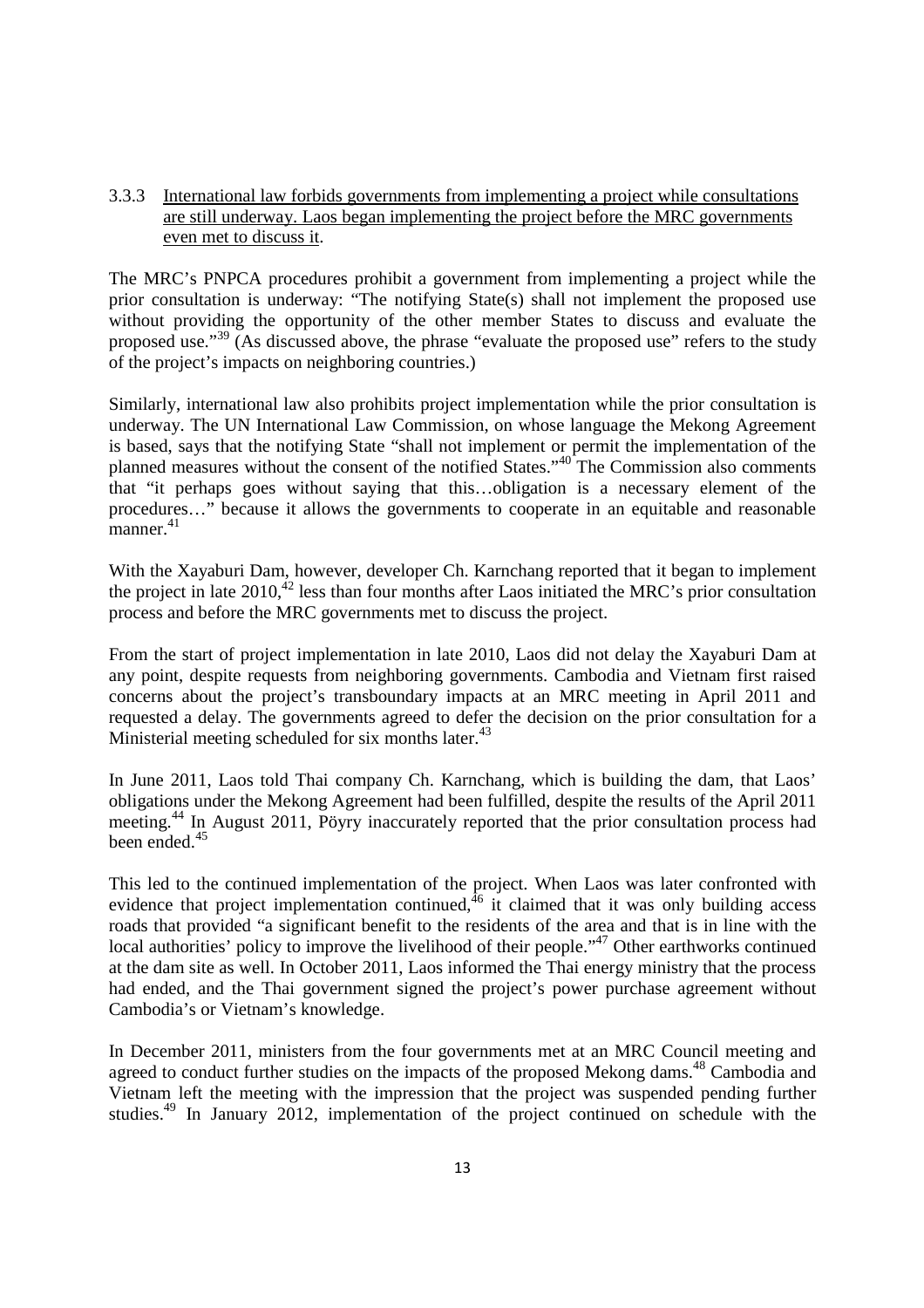resettlement of the first local village, followed a few months later by digging in the riverbed and construction of concrete structures at the location of the future dam.

After being confronted by further evidence of continuing construction activity in July 2012, the Lao Foreign Minister informed the U.S. Secretary of State that the project was suspended. Days later, a delegation of foreign governments visited the dam site where they learned that the project continued on schedule.<sup>50</sup> Laos insisted that its activities were appropriate because they were merely "preparatory work" and not "construction."<sup>51</sup> In fact, international law makes no such distinction and prohibits all forms of project implementation.

Meanwhile, the Xayaburi developers informed investors that the project was on schedule.<sup>52</sup> Over the coming months, Laos published several articles in the *Vientiane Times* claiming to have redesigned the dam to address the concerns of neighboring countries. Finally, Laos announced the official start of construction in November 2012.

3.3.4 Under international law, governments are required to take "all appropriate measures" to prevent causing significant harm to other countries. Laos refused to take the measures that all other stakeholders considered to be appropriate, especially transboundary impact studies.

International law requires governments to take "all appropriate measures" to prevent causing significant harm to other countries.<sup>53</sup> In particular, international law requires that a transboundary impact assessment be conducted in situations where the project's impacts are expected to cross borders.<sup>54</sup> Ideally, this would happen during project design as part of the initial environmental impact assessment.

Similarly, the Mekong Agreement requires the parties to "protect the environment, natural resources, aquatic life and conditions, and ecological balance of the Mekong River Basin from pollution or other harmful effects resulting from any development plans and uses of water and related resources in the Basin."<sup>55</sup>

As with most large dams, the impacts of the Xayaburi Dam are expected to extend hundreds of kilometers downstream, especially because of the large numbers of migratory fish species in the Mekong River. In this case, a transboundary impact assessment was a reasonable request. Without informing other governments, Laos hired Pöyry in May 2011 to review the Xayaburi project's compliance with the MRC's environmental and safety requirements. Pöyry faced several conflicts of interest in providing this compliance review. At the time, Pöyry was in business with Xayaburi developer Ch. Karnchang on another project in Laos, the Nam Ngum 2 Dam.<sup>56</sup> This business relationship prevented an independent review from taking place. Pöyry also faced the prospect of taking on more work as an engineer for the Xayaburi project if its review was acceptable to Laos. (Pöyry was indeed later hired for this role).<sup>57</sup> Unsurprisingly Pöyry's compliance review found that the project was "principally in compliance" with the MRC standards. The report omitted mention of several standards where there was clear noncompliance.<sup>58</sup> Pöyry also recommended that project implementation continue, and that any additional baseline studies could be conducted after construction was underway.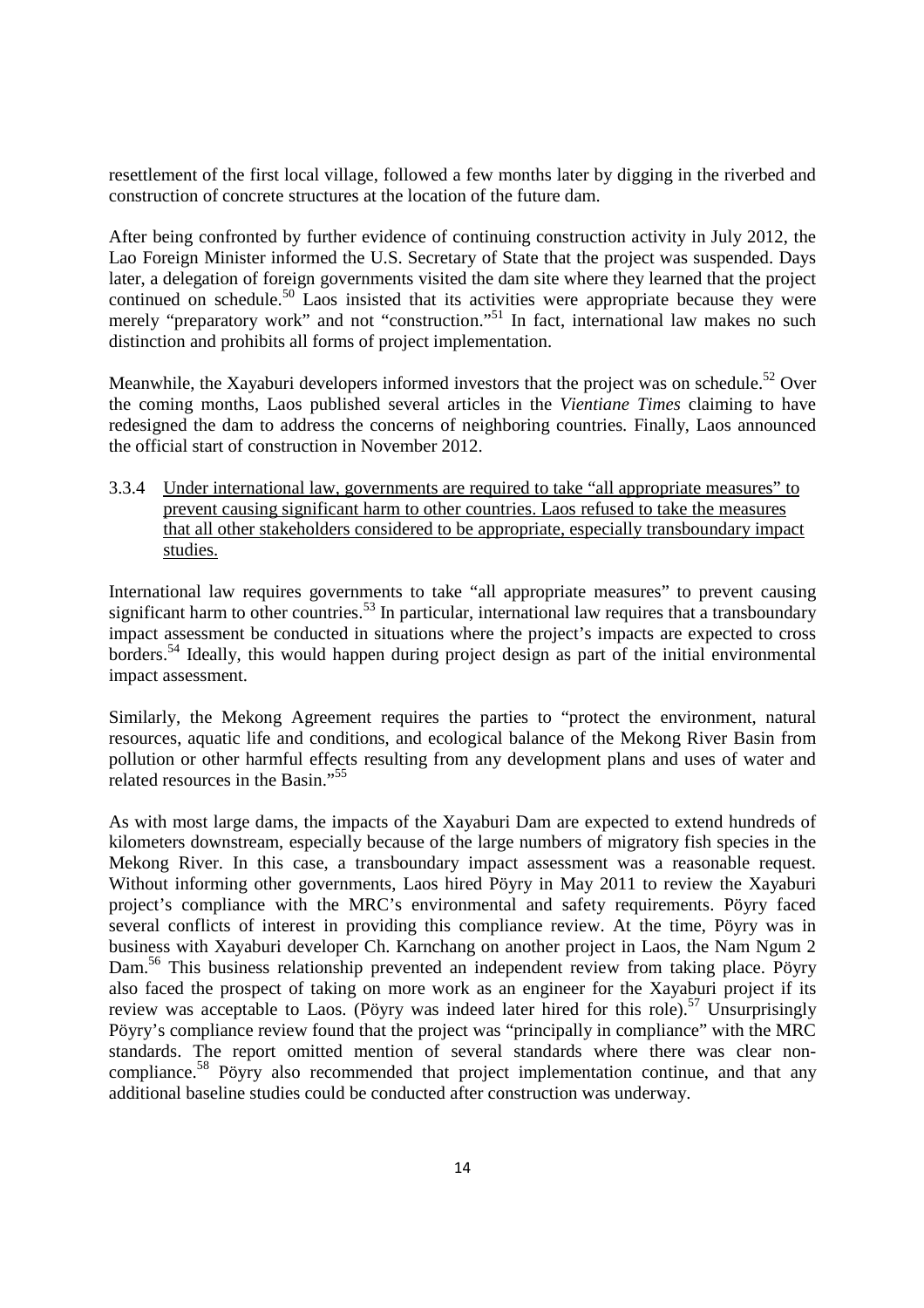Soon after, the Lao government began to portray Pöyry's research as a substitute for the transboundary impact assessment requested by neighboring countries. Over the next year, Pöyry's research became Laos' primary justification for arguing that the project would cause no harm on neighboring countries.

Leading scientific experts in the Mekong region, as well as the MRC's Secretariat, explicitly disagreed with Pöyry's findings. When the MRC Secretariat conducted an independent review of the Pöyry report in November 2011, it concluded that "even if the recommendations in the Pöyry Report are followed, the Xayaburi Project would be considered only partly compliant [with MRC standards] in the area of fish bypass facilities and fisheries ecology as well as in terms of dam safety."<sup>59</sup>

The MRC Secretariat recommended that the project developers to delay construction while further studies were carried out: "Conducting specific investigations before (rather than in parallel with) dam construction will reduce risks, including those of transboundary and cumulative impacts, and avoid 'regret measures', actions that may ultimately be inappropriate and lead to expensive and/or irreversible unintended negative impacts."<sup>60</sup> Laos ignored the MRC Secretariat's findings, just as it had ignored many of the Secretariat's recommendations in its March 2011 review of the project.

### **4.0 When may the project begin?**

The intention of the Mekong Agreement is to allow projects to proceed after a mutually acceptable solution has been identified. Ideally, agreement is reached during the prior consultation process. If the governments decide that a project can move forward, it begins after consultations end.

### **4.1 The default timeframe for consultations is six months.**

To avoid a situation where the prior consultation is left open indefinitely, the MRC's PNPCA procedures suggest a specific timeframe: "The timeframe for Prior Consultation shall be six months from the date of receiving documents on Prior Consultation. If necessary, an extended period shall be permitted by the decision of the MRC [Joint Committee]."<sup>61</sup> This language originates directly from the UN International Law Commission's 1994 commentary on the international law of watercourses and is also part of the UN Watercourses Convention.<sup>62</sup>

#### **4.2 If the six month timeframe is inadequate, downstream governments have a right to extend the consultations for a limited period of time.**

The prior consultation does not end automatically at the conclusion of the six month timeframe. Under the Mekong Agreement and international law, the governments' duty to cooperate towards reaching an agreement takes clear precedence over the six month timeframe. The UN International Law Commission, on whose language the Mekong Agreement is based, explains that six months is an arbitrary timeframe. As a result, the appropriate timeframe will vary on a case-by-case basis.<sup>63</sup>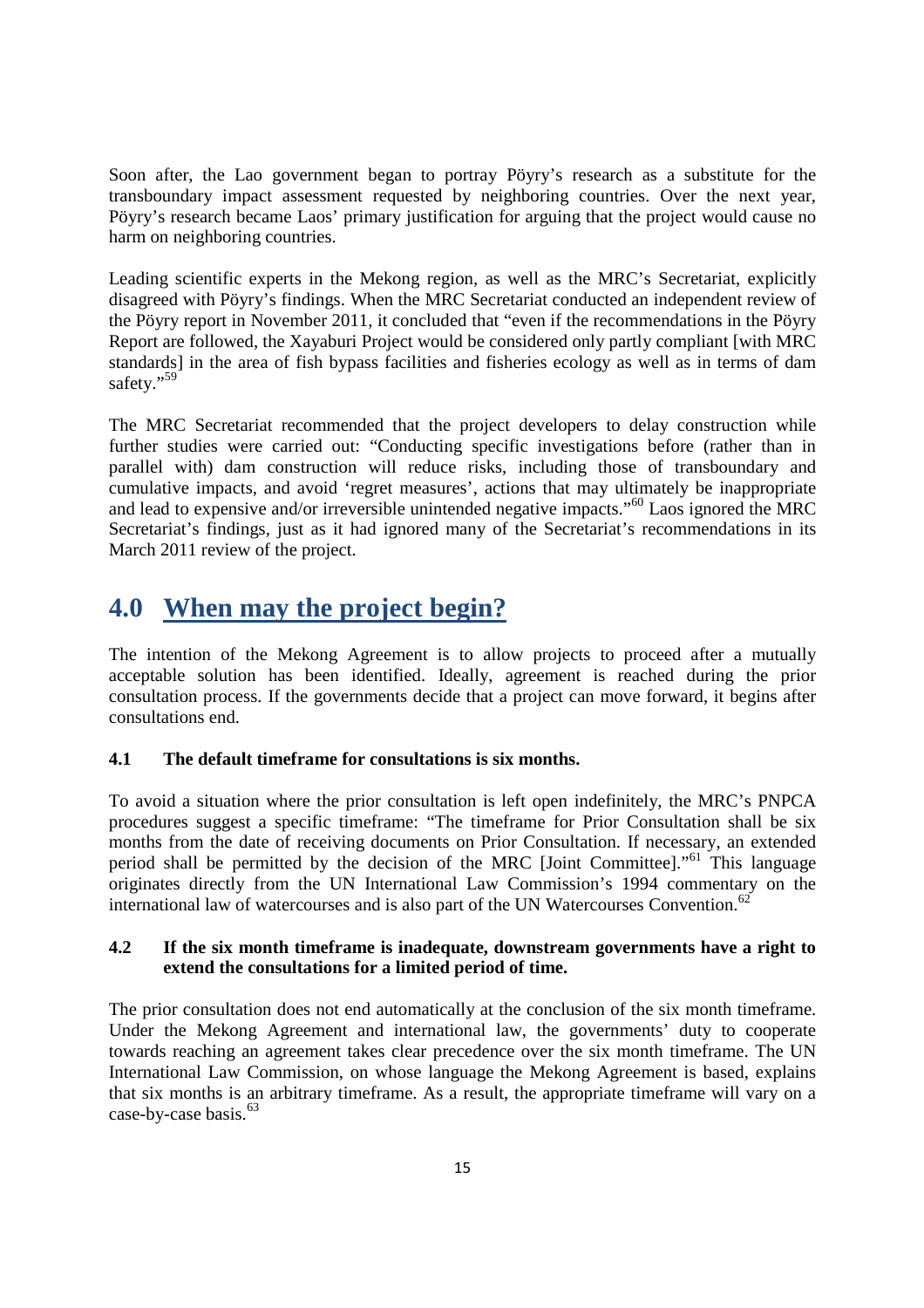If one of the downstream governments believes that the proposed project is not an "equitable and reasonable utilization" of the river, they are entitled under international law to extend the consultations.<sup>64</sup> Generally, the extension is expected to last another six months rather than remain open indefinitely. Throughout this time, the governments are expected to work together in good faith to evaluate the project's impacts and find an equitable solution. The project may not be implemented during this time.<sup>65</sup>

If no agreement is reached after twelve months of good faith efforts, then the law becomes less clear. Generally, the governments should try to resolve their differences using the Mekong Agreement's dispute mechanism.<sup>66</sup> Further extensions are also possible.

#### **4.3 Did the Xayaburi Dam comply?**

The Xayaburi Dam was the first prior consultation ever attempted under the Mekong Agreement. The process began in October 2010. The initial six month period ended in April 2011. Laos argued that the prior consultation ended automatically after six months, and that project implementation could begin at this time. $67$ 

But during the first six months (as discussed above), Laos failed to provide neighboring governments with the basic information they needed to assess the Xayaburi project's impacts on their territories. This undermined the primary purpose of the prior consultation. The governments were not able to discuss whether the Xayaburi project was an "equitable and reasonable utilization" of the Mekong River, because there was not enough information for Cambodia and Vietnam to determine if their rights would be infringed.

At the April 2011 MRC meeting, the Cambodian and Vietnamese governments expressed their concerns with the project's transboundary impacts and recommended a delay while further studies were carried out. The four governments determined "that a decision on the prior consultation process for the proposed Xayaburi hydropower project be tabled for consideration at the ministerial level, as they could not come to a common conclusion on how to proceed with the project."<sup>68</sup> Under such circumstances, international law requires Laos to delay project implementation for at least another six months to allow time for further discussions.<sup> $69$ </sup> Instead, Laos allowed project implementation to advance rapidly during the second six-month period. During this time, Laos made no efforts even to notify Cambodia and Vietnam of its actions. This undermined cooperation under the Mekong Agreement.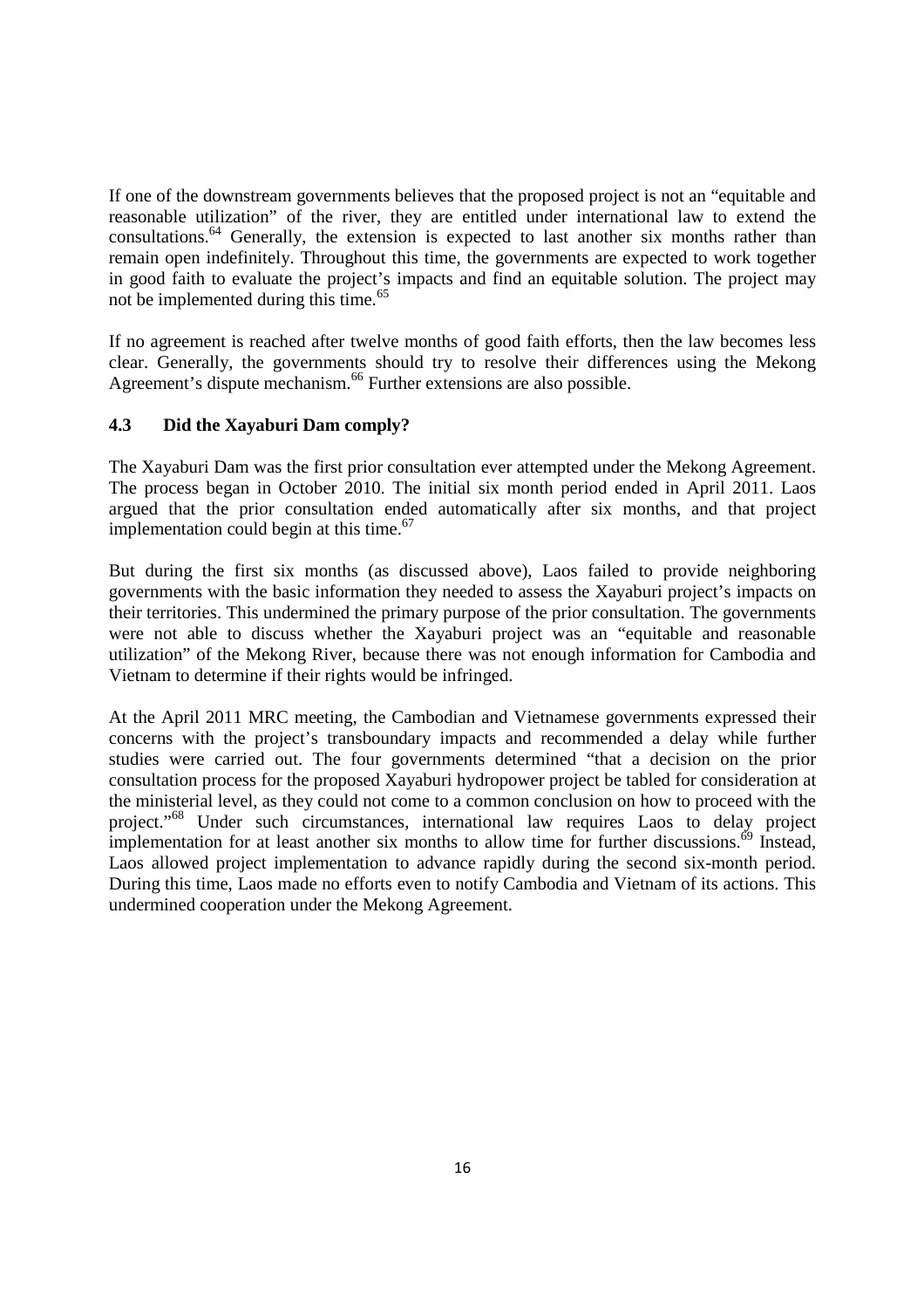### **5.0 What happens if the dam is built and causes harm to neighboring countries?**

If the Xayaburi Dam is built, Laos still has an obligation to avoid, minimize, and mitigate any harm that is caused to neighboring countries.<sup>70</sup> According to the Mekong Agreement, if the Xayaburi Dam causes significant harm to neighboring countries, Laos is required to immediately stop operating the dam. $<sup>71</sup>$  If the harm cannot be prevented, the affected countries are entitled to</sup> seek reparations (including compensation) under international law.<sup>72</sup>

#### **5.1 Cambodia, Thailand, and Vietnam will have difficulty seeking reparations for any harm caused by the Xayaburi Dam, because comprehensive baseline data was not collected.**

Under international law, injured countries usually have the burden of proving that another government caused them harm.<sup>73</sup> With the Xayaburi Dam, it will be difficult for Cambodia or Vietnam to prove that any harm occurred. Laos has not collected comprehensive baseline data about the river's ecology and people's livelihoods, nor has it provided the MRC Secretariat and neighboring governments with sufficient time to collect this data themselves. It remains unclear if or how scientists will be able to fully assess the Xayaburi Dam's impacts on the Mekong River. As a result, Cambodia and Vietnam will have great difficulty in seeking a remedy for any harm caused by the Xayaburi project.

Thailand is in a similar situation. Yet Thailand will have even more difficulty seeking reparations from Laos for any harm caused, because the Thai government also contributed to the project—by building, financing, and purchasing electricity from the dam.<sup>74</sup> Indeed, Thai communities living along the Mekong River filed a lawsuit in August 2012 arguing that the Thai government violated Thailand's constitution by failing to consider the project's impacts on its own citizens.<sup>75</sup>

#### **5.2 Benefit sharing will also be difficult to negotiate, because comprehensive baseline data was not collected.**

In the absence of reparations, the best mitigating option may be for Cambodia and Vietnam to insist on benefit sharing mechanisms before the project is built. Under such mechanisms, all of the governments would share equitably in the revenue generated by the project. However, even the negotiation of these mechanisms depends first on collecting comprehensive baseline information, which has not been done.

Unless Cambodia and Vietnam continue to insist that transboundary impact studies are conducted, they will have difficulty seeking any form of reparations in the future for any harm that occurs. It would be prudent for both governments to begin closely monitoring the Xayaburi Dam's development and impacts using experts that are independent of the Lao government.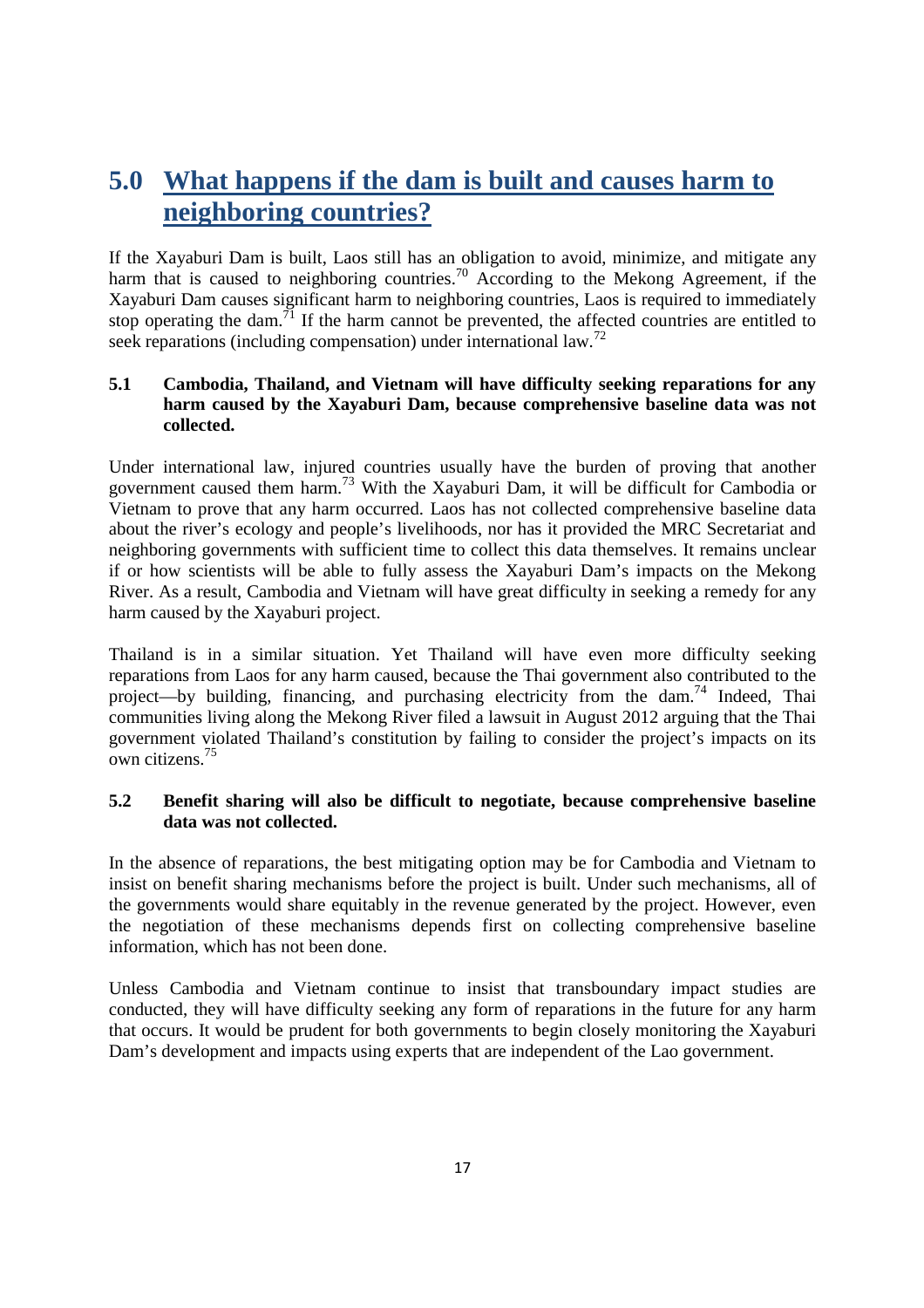### **6.0 Conclusion and recommendations**

The Xayaburi Dam is moving forward, although the impacts have not been fully studied. If harm occurs, it will be difficult for neighboring countries to seek reparations from Laos. According to Laos' interpretation of the Mekong Agreement, the Xayaburi Dam can proceed although no genuine efforts have been made to cooperate with neighboring governments. This poses a significant risk to neighboring countries and also sets a dangerous precedent that could undermine future cooperation in use of the Lower Mekong River.

There is now an urgent need to bring the Xayaburi Dam into compliance with the Mekong Agreement and international law. We recommend that the following steps are taken:

- **Delay implementation of the Xayaburi Dam** so that transboundary impact studies can be conducted and baseline data collected. If these studies are conducted in an independent and transparent way, and if they demonstrate that impacts can be prevented, this would most likely satisfy the requirements of the 1995 Mekong Agreement.
- **Monitor the Xayaburi Dam's implementation through an independent and transparent process.** Cambodia, Thailand, and Vietnam should not rely solely on the claims put forth by Laos or its engineer Pöyry, because both have a strong incentive to downplay the project's risks.
- **Delay implementation of further Mekong mainstream projects** to allow adequate time for cumulative impact studies to be carried out. The four governments committed to carry out these studies in December 2011, which are still underway. After the results of these studies are available, the MRC governments will be able to proceed in a more informed manner.
- **Commission an in-depth legal review of the Mekong Agreement,** so that the governments can reach a common understanding of their obligations. The four governments continue to express different views on what is required of the prior consultation process as well as other aspects of the Agreement. This includes, but is not limited to, a review of the MRC's "prior consultation" process.

Ideally, the governments will seek a mutually shared interpretation of the Agreement before further mainstream hydropower projects are implemented. If Laos' current interpretation of the agreement becomes standard practice, then the Mekong Agreement will lose much of its meaning. Future cooperation in the Mekong River Basin now depends on the willingness of governments to make urgent reforms and avoid the precedents set by the Xayaburi Dam.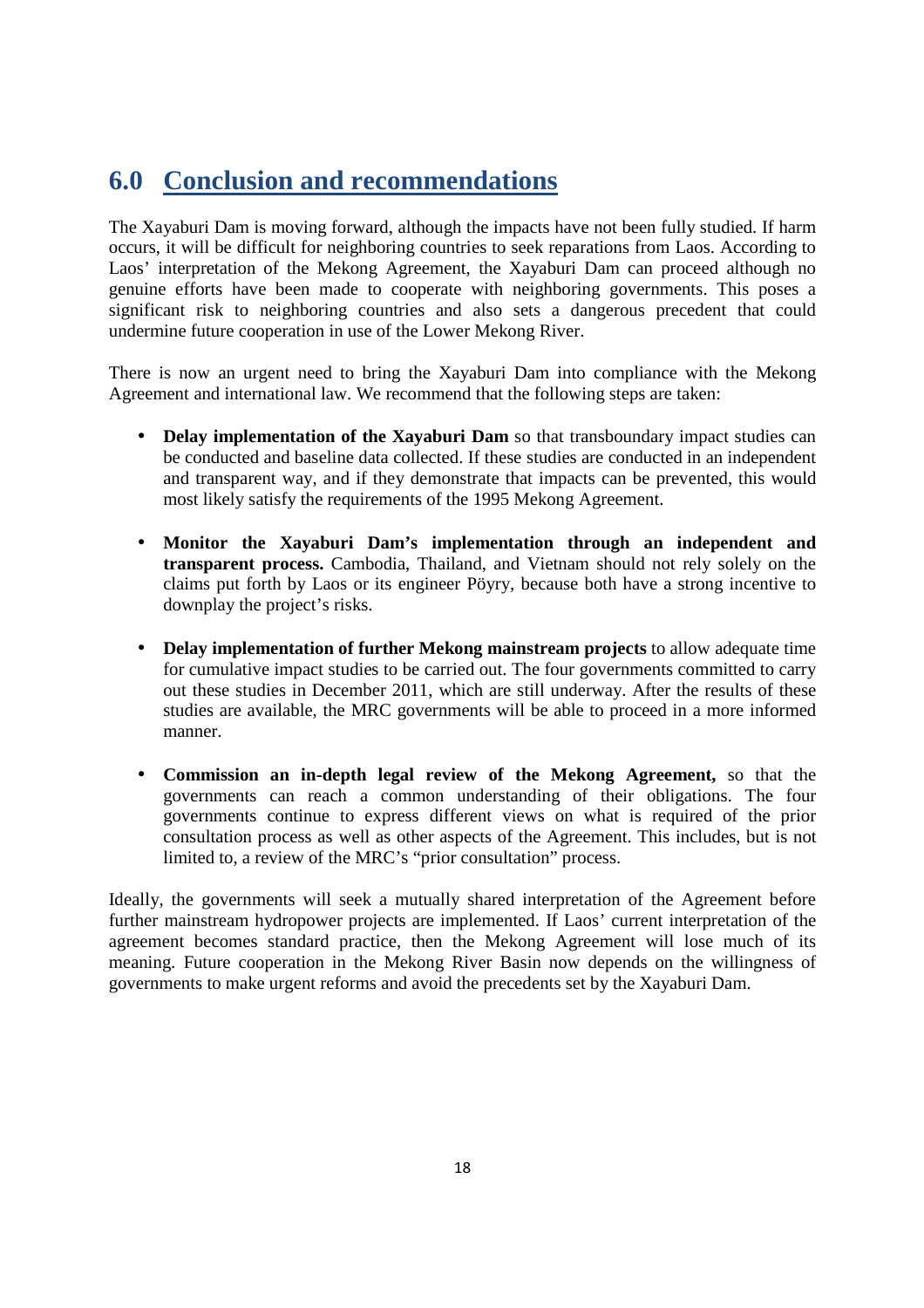## **Annex A: Xayaburi Dam: Timeline of events**

| 4 May 2007       | Lao government signed memorandum of understanding with Thai company                                                                       |
|------------------|-------------------------------------------------------------------------------------------------------------------------------------------|
|                  | Ch. Karnchang to develop the Xayaburi Dam.                                                                                                |
| 25-27 Sept. 2008 | MRC convened international fisheries experts, who conclude that no fish                                                                   |
|                  | passage technology exists that can handle Mekong River fish migration.                                                                    |
| Oct. 2008        | Thai company Team Consulting and Swiss company Colenco completed the                                                                      |
|                  | Xayaburi Dam's feasibility study for the Ch. Karnchang.                                                                                   |
| May 2009         | The International Centre for Environmental Management (ICEM) began work                                                                   |
|                  | for the MRC on a Strategic Environmental Assessment of the proposed<br>Mekong mainstream dams.                                            |
| June 2009        | French consultant Compagnie Nationale du Rhône (CNR) completed an                                                                         |
|                  | optimization study for the Lao government that identifies locations for the                                                               |
|                  | nine proposed Mekong dams in Laos.                                                                                                        |
| June 2010        | Ch. Karnchang established the Xayaburi Power Company Limited as the                                                                       |
|                  | project company and retains majority ownership.                                                                                           |
| June 2010        | ICEM presented the findings of the Strategic Environmental Assessment to                                                                  |
|                  | the MRC governments. The study recommended delaying Mekong                                                                                |
|                  | mainstream dam development for 10 years to allow time for further studies.                                                                |
| Aug. 2010        | Thai company Team Consulting completed the final draft of the Xayaburi                                                                    |
|                  | Dam's environmental and social impact assessments. Later, experts in the                                                                  |
|                  | region widely criticized the poor quality of the assessments. Among other                                                                 |
|                  | concerns, the assessments examined impacts only 10 km downstream from                                                                     |
|                  | the dam site.                                                                                                                             |
| 20 Sept. 2010    | Lao governments submitted the Xayaburi Dam to the MRC's PNPCA<br>process. Documentation included the feasibility study, environmental and |
|                  | social impact assessments, but no assessment of the dam's potential                                                                       |
|                  | transboundary impacts.                                                                                                                    |
| 15 Oct. 2010     | The MRC Secretariat published the final version of the Strategic                                                                          |
|                  | Environmental Assessments of the proposed Mekong mainstream dams,                                                                         |
|                  | which recommended a 10 year delay while further studies are carried out.                                                                  |
| 20-22 Oct. 2010  | The MRC began its first ever PNPCA process when the MRC Secretariat                                                                       |
|                  | provided the Cambodian, Thai, and Vietnamese governments with Laos'                                                                       |
|                  | documentation about the proposed Xayaburi Dam.                                                                                            |
| 22 Oct. 2010     | The World Bank endorsed the recommendations of the Strategic                                                                              |
|                  | Environmental Assessment and confirmed it will not invest in any Mekong                                                                   |
| Late $2010$      | mainstream dams.<br>Ch. Karnchang began implementing the Xayaburi Dam project, according to                                               |
|                  | its 2010 Annual Report published the following year.                                                                                      |
| Jan. - Feb. 2011 | The MRC governments of Cambodia, Thailand, and Vietnam held                                                                               |
|                  | consultations and accepted public comments on the proposed Xayaburi Dam.                                                                  |
|                  | The Lao government did not hold any consultations with Lao citizens.                                                                      |
| 14 Feb. 2011     | The feasibility study was released to the public. Civil society organizations                                                             |
|                  | raised concerns that these documents should have been provided before,                                                                    |
|                  | rather than after, the MRC consultation period.                                                                                           |
| 24 Mar. 2011     | The MRC Secretariat released its independent technical review of the                                                                      |
|                  | Xayaburi Dam. The study identified significant gaps and concerns in Laos'                                                                 |
|                  | documentation and recommended further collection of baseline data and                                                                     |
|                  | transboundary impact studies.                                                                                                             |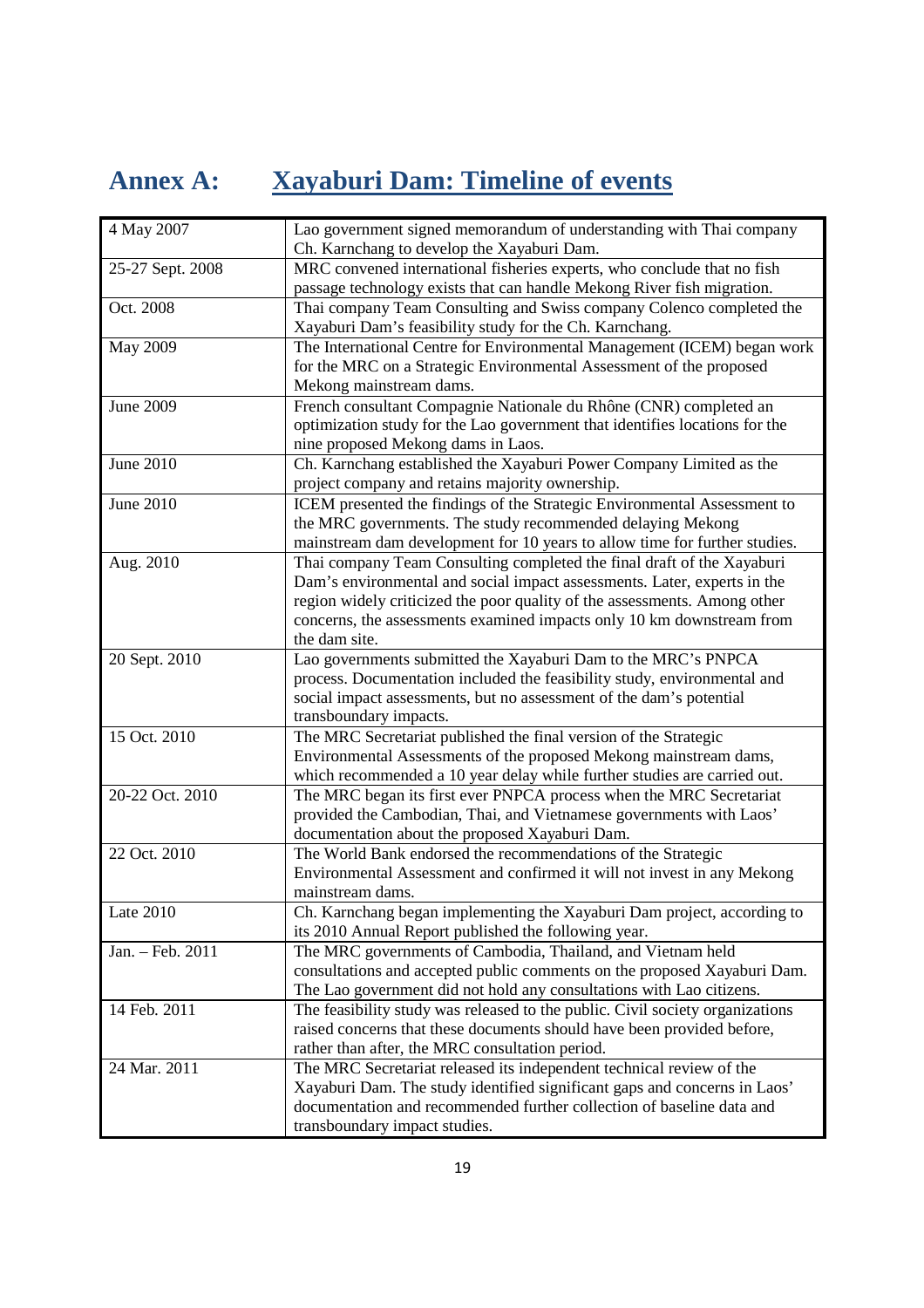| March 2011       | The Lao government and Xayaburi Power Company signed a concession<br>agreement for the project.                                                                                                                                                                                                                                                                                                                                                                                                     |
|------------------|-----------------------------------------------------------------------------------------------------------------------------------------------------------------------------------------------------------------------------------------------------------------------------------------------------------------------------------------------------------------------------------------------------------------------------------------------------------------------------------------------------|
| 17 Apr. 2011     | A Bangkok Post investigation revealed that the Lao government and Ch.<br>Karnchang had already begun implementing the project. The investigation<br>revealed that access roads were constructed and villagers had received as little<br>as USD \$15 in compensation and were being resettled.                                                                                                                                                                                                       |
| 19 Apr. 2011     | At a special session of the MRC's Joint Committee in Vientiane, Laos, the<br>four MRC governments "agreed that a decision on the prior consultation<br>processbe tabled for consideration at the ministerial level, as they could not<br>come to a common conclusion on how to proceed with the project."<br>Cambodia and Vietnam requested a delay in the project, so that further<br>transboundary studies could be carried out.                                                                  |
| 22 Apr. 2011     | The Lao government claimed that the MRC prior consultation for the<br>Xayaburi Dam automatically ended on this day.                                                                                                                                                                                                                                                                                                                                                                                 |
| 23 Apr. 2011     | The Prime Ministers of Cambodia and Vietnam met bilaterally and expressed<br>concern over the Xayaburi Dam's transboundary impacts. They expressed a<br>desire for the four governments and MRC Secretariat to conduct joint studies.                                                                                                                                                                                                                                                               |
| 5 May 2011       | The Lao government hired Finnish engineering company Pöyry to evaluate<br>the Xayaburi Dam's compliance with MRC standards. At the time, Pöyry was<br>also nominated to become the government's engineer for the project, as well<br>as working jointly with Ch. Karnchang on another hydropower project in<br>Laos, raising questions of conflict of interest.                                                                                                                                     |
| 7 May 2011       | During a side meeting at an ASEAN Summit, the Lao Prime Minister told the<br>Vietnamese Prime Minister that Laos would temporarily suspend the<br>Xayaburi Dam. Both leaders agreed to conduct joint research on the Xayaburi<br>Dam through the MRC framework.                                                                                                                                                                                                                                     |
| 8 May 2011       | In response to revelations that Xayaburi Dam access roads were being built,<br>Laos' Vice Minister of Energy and Mines told the Bangkok Post that "while<br>there of course if a risk that the project will not proceed, the road upgrading<br>was a significant benefit to the residents of the area and that is in line with the<br>local authorities' policy to improve the livelihood of their people." In fact,<br>local people were never provided permission to use the access roads freely. |
| 8 June 2011      | Despite the results of the April 2011 MRC meeting, Laos sent a letter to Ch.<br>Karnchang reporting Pöyry's finding that the MRC prior consultation was<br>finished and the project could move forward.                                                                                                                                                                                                                                                                                             |
| 10 June 2011     | The Lao government told Radio Free Asia that it planned to carry out a new<br>environmental impact assessment of the Xayaburi Dam, which would focus<br>on the impacts on fisheries. The Electricity Generating Authority of Thailand<br>(EGAT) later confirmed Laos' intention to carry out a new assessment.<br>Pöyry's compliance report was later mistaken for being an impact assessment,<br>when in fact it collected no additional baseline data.                                            |
| <b>July 2011</b> | A visit by International Rivers to the Xayaburi Dam site revealed that project<br>implementation was well underway, with the construction of worker camps,<br>access roads, and land clearing.                                                                                                                                                                                                                                                                                                      |
| 8 Aug. 2011      | Pöyry completed its compliance report for the Lao government, in which it<br>concluded that the project is "principally in compliance" with MRC standards<br>despite identifying over 40 additional studies that were still needed. Pöyry<br>recommended that any additional studies could be conducted after<br>construction was already underway.                                                                                                                                                 |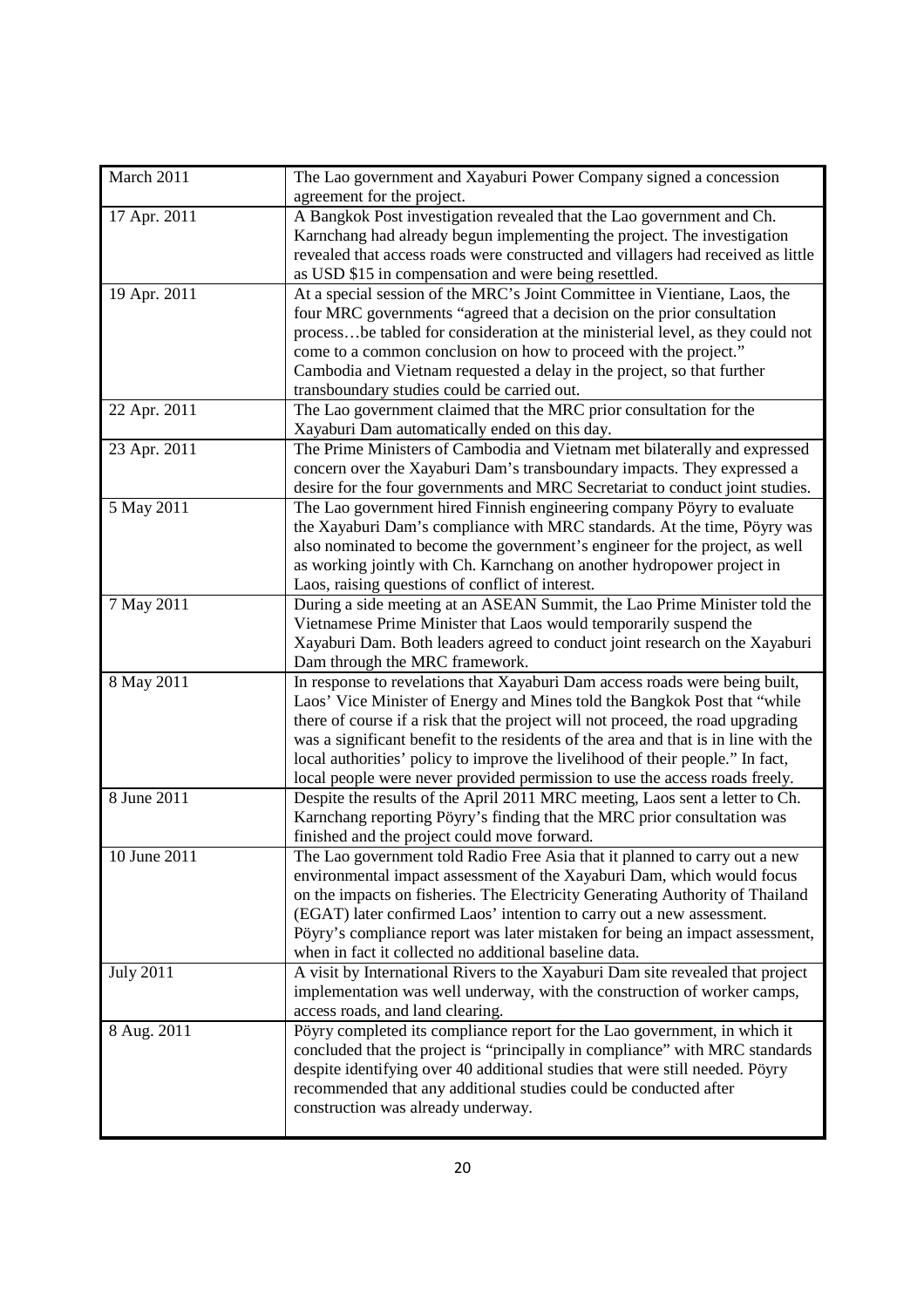| 5 Oct. 2011     | The Lao government sent a letter to the Thai Ministry of Energy, citing                                                   |
|-----------------|---------------------------------------------------------------------------------------------------------------------------|
|                 | Pöyry's finding that the MRC prior consultation process had finished. The                                                 |
|                 | Thai government then proceeded to finance the project and purchase its                                                    |
| 29 Oct. 2011    | electricity.                                                                                                              |
|                 | EGAT signed an agreement with the Xayaburi Power Company to purchase                                                      |
|                 | electricity from the Xayaburi Dam. The Cambodian and Vietnamese                                                           |
| 15 Nov. 2011    | governments were not notified of this agreement.<br>The Thai cabinet approved a resolution allowing Thai government-owned |
|                 |                                                                                                                           |
| 15 Nov. 2011    | Krung Thai Bank to co-finance the project.<br>The Cambodian government reviewed the Pöyry report and told the             |
|                 | Cambodia Daily that the government "would not agree with this report—we                                                   |
|                 | strongly disagree with it."                                                                                               |
| 23 Nov. 2011    | The Vietnam Union of Science and Technology Association organized a                                                       |
|                 | meeting of Vietnam's leading Mekong experts in Ho Chi Minh City to review                                                 |
|                 | the Pöyry report. The participants concluded that the report was an                                                       |
|                 | unacceptable basis for decision-making on the Xayaburi Dam.                                                               |
| 25 Nov. 2011    | The MRC Secretariat completed a review of Pöyry's August 2011 report at                                                   |
|                 | the request of Vietnam. The review concluded that the Xayaburi Dam would                                                  |
|                 | not fully comply with MRC standards even if all of Pöyry's recommendations                                                |
|                 | were followed. The review also recommended that construction be delayed to                                                |
|                 | allow time for transboundary impact studies to take place.                                                                |
| 8 Dec. 2011     | The MRC Council, composed of the four governments' water and                                                              |
|                 | environment ministers, agreed to conduct "further study" on the sustainable                                               |
|                 | development and management of the Mekong River, including impacts                                                         |
|                 | caused by mainstream hydropower development projects. Cambodia and later                                                  |
|                 | Vietnam indicated their expectation that the Xayaburi Dam would be delayed                                                |
|                 | while these studies were carried out.                                                                                     |
| Jan. 2012       | Project implementation continued, as the Lao government resettled the first                                               |
|                 | village located at the Xayaburi Dam site.                                                                                 |
| Jan. 2012       | The Lao government hired CNR, which had conducted Laos' 2009                                                              |
|                 | optimization study on the Mekong dams, to conduct a peer review of Pöyry's                                                |
|                 | widely criticized report.                                                                                                 |
| 20 Feb. 2012    | At a Thailand Human Rights Commission hearing, four Thai commercial                                                       |
|                 | banks confirmed that they had financed the Xayaburi Dam. The banks                                                        |
|                 | indicated that they had relied solely on Pöyry's report as evidence that the                                              |
|                 | project was environmentally and socially responsible.                                                                     |
| Mar.- Apr. 2012 | The Xayaburi Dam developers began to dig in the Mekong riverbed.                                                          |
| 30 Mar. 2012    | CNR completed its peer review of Pöyry's work. CNR focused on the issue of                                                |
|                 | sediment flows and did not review Pöyry's work on fisheries. CNR itself                                                   |
|                 | acknowledged that the report was only a "desk study" and that further studies                                             |
|                 | were needed.                                                                                                              |
| 30 Apr. 2012    | Representatives of more than 130 civil society organizations launched a report                                            |
|                 | demonstrating that electricity from the Xayaburi Dam was not needed in                                                    |
|                 | Thailand, and that growing electricity demand could be met by cheaper                                                     |
|                 | alternatives.                                                                                                             |
| 4 May 2012      | The Cambodian representative to the MRC sent a letter to his Lao counterpart                                              |
|                 | demanding that construction on the Xayaburi Dam halt.                                                                     |
| 14-18 June 2012 | An investigation by International Rivers revealed that Xayaburi Dam                                                       |
|                 | implementation had advanced rapidly, with resettlement, digging in the                                                    |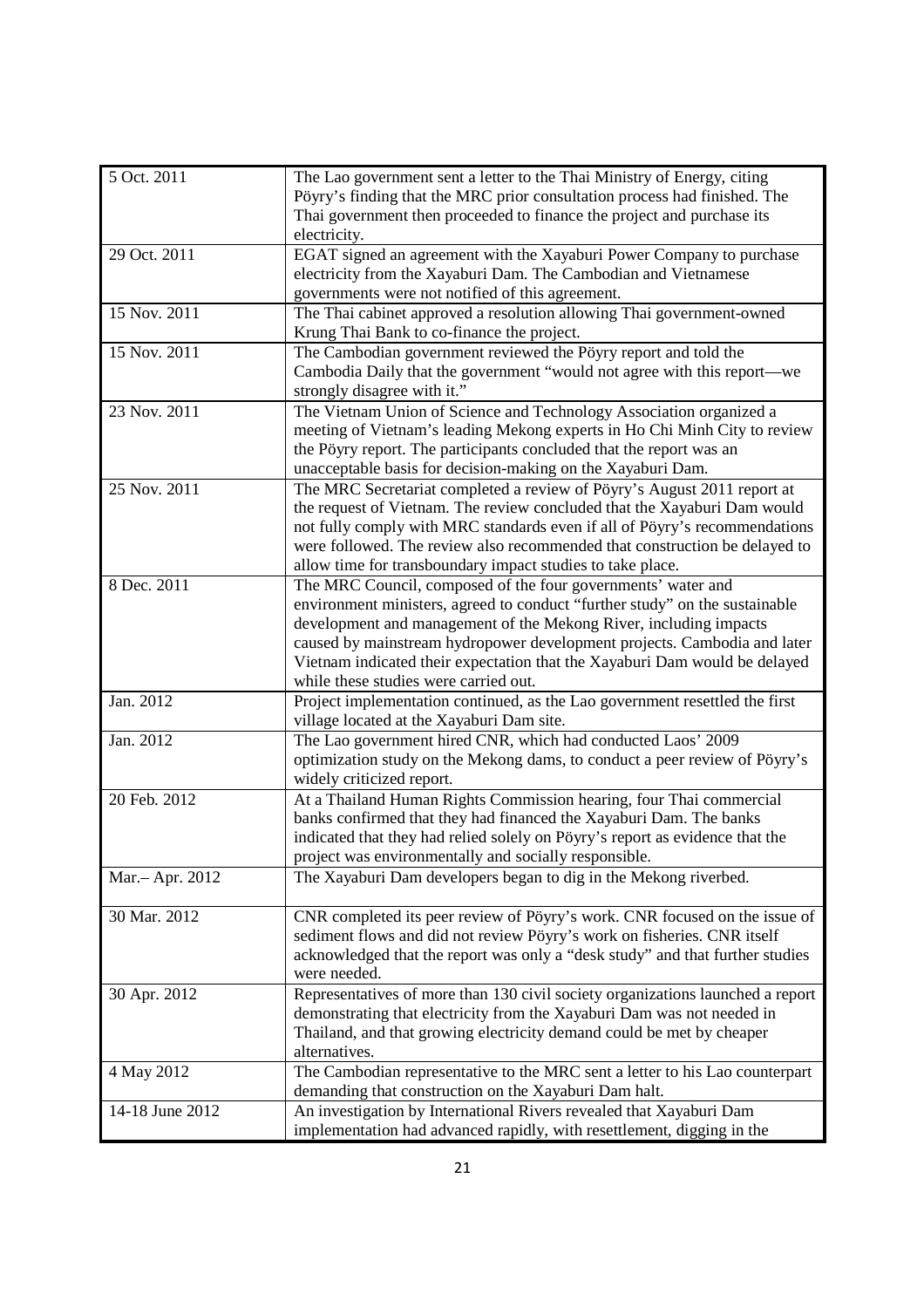|                 | riverbed, and building of structures on the riverbanks. Interviews with                                                                |
|-----------------|----------------------------------------------------------------------------------------------------------------------------------------|
|                 | villagers revealed significant food security risks at the resettlement sites.                                                          |
| 6 July 2012     | The Cambodian and Vietnamese governments announce their intention to                                                                   |
|                 | write a joint letter to the Lao government asking for the Xayaburi Dam to be                                                           |
|                 | suspended.                                                                                                                             |
| 13 July 2012    | The Lao Foreign Minister publicly announced that the Xayaburi Dam was                                                                  |
|                 | suspended. The Lao Ministry of Energy and Mines quickly retracted this                                                                 |
|                 | statement.                                                                                                                             |
| 16-17 July 2012 | At the request of MRC donors, the Lao Ministry of Energy and Mines invited                                                             |
|                 | around 70 delegates from foreign governments to visit the Xayaburi Dam site.                                                           |
|                 | The Lao government told that delegation that project implementation would                                                              |
|                 | continue and that transboundary impact studies were not necessary. Pöyry led                                                           |
|                 | the site visit and presented its plans to redesign the dam. The meeting                                                                |
|                 | coincided with a series of articles in the Lao government's Vientiane Times in                                                         |
|                 | support of the project.                                                                                                                |
| 17 July 2012    | The Lao government announced in the Vientiane Times that the Xayaburi<br>Dam had been redesigned to address cross-border concerns.     |
|                 |                                                                                                                                        |
| 17 July 2012    | The chairman of Ch. Karnchang told the Bangkok Post that the project                                                                   |
|                 | continued on schedule and that the company had never received official word<br>from the Lao government that the project was postponed. |
| 19 July 2012    | The Lao government's Vientiane Times claimed that the Xayaburi Power                                                                   |
|                 |                                                                                                                                        |
|                 | Company had spent \$100 million to redesign the dam to address the concerns<br>of neighboring countries.                               |
| 22 July 2012    | An investigation by the Bangkok Post confirmed further activities at the dam                                                           |
|                 | site, including construction of a dike on the river.                                                                                   |
| 22 July 2012    | Laos' Vice Minister on Energy and Mines told the Bangkok Post that it had                                                              |
|                 | not allowed "any construction on the Mekong River that is permanent." The                                                              |
|                 | Vice Minister also said that decisions by the MRC Council "should not be a                                                             |
|                 | factor to base a judgment on whether the Xayaburi Dam should be built or                                                               |
|                 | not."                                                                                                                                  |
| 2 Aug. 2012     | CNR issued a press release clarifying that the recommendations in its April                                                            |
|                 | 2012 were only conceptual and needed to be further developed. Laos ignored                                                             |
|                 | this statement and continued to portray CNR's and Pöyry's work as                                                                      |
|                 | conclusive evidence that the dam would have no harmful impacts.                                                                        |
| 7 Aug. 2012     | Thai villagers filed a lawsuit in Thailand's Administrative Court, arguing that                                                        |
|                 | the Thai government had violated their constitutional rights in agreeing to                                                            |
|                 | purchase the dam's electricity.                                                                                                        |
| 20 Aug. 2012    | The Lao government reported in the Vientiane Times that the dam had been                                                               |
|                 | redesigned and neighboring governments' concerns had been fully addressed.                                                             |
| Aug. 2012       | Both Ch. Karnchang and the Thai Ministry of Energy made public statements                                                              |
|                 | indicating that the project was proceeding on schedule.                                                                                |
| 6 Sept. 2012    | The Lao government reported in the Vientiane Times that the dam was in full                                                            |
|                 | compliance with MRC standards and would move forward. As evidence of                                                                   |
|                 | cooperation with neighboring countries, the Lao government also claimed that                                                           |
|                 | "no permanent works had been allowed to be undertaken in the Mekong."                                                                  |
| 7 Sept. 2012    | The President of Vietnam warned that dam construction in the Mekong                                                                    |
|                 | created a risk of regional conflict.                                                                                                   |
|                 |                                                                                                                                        |
|                 |                                                                                                                                        |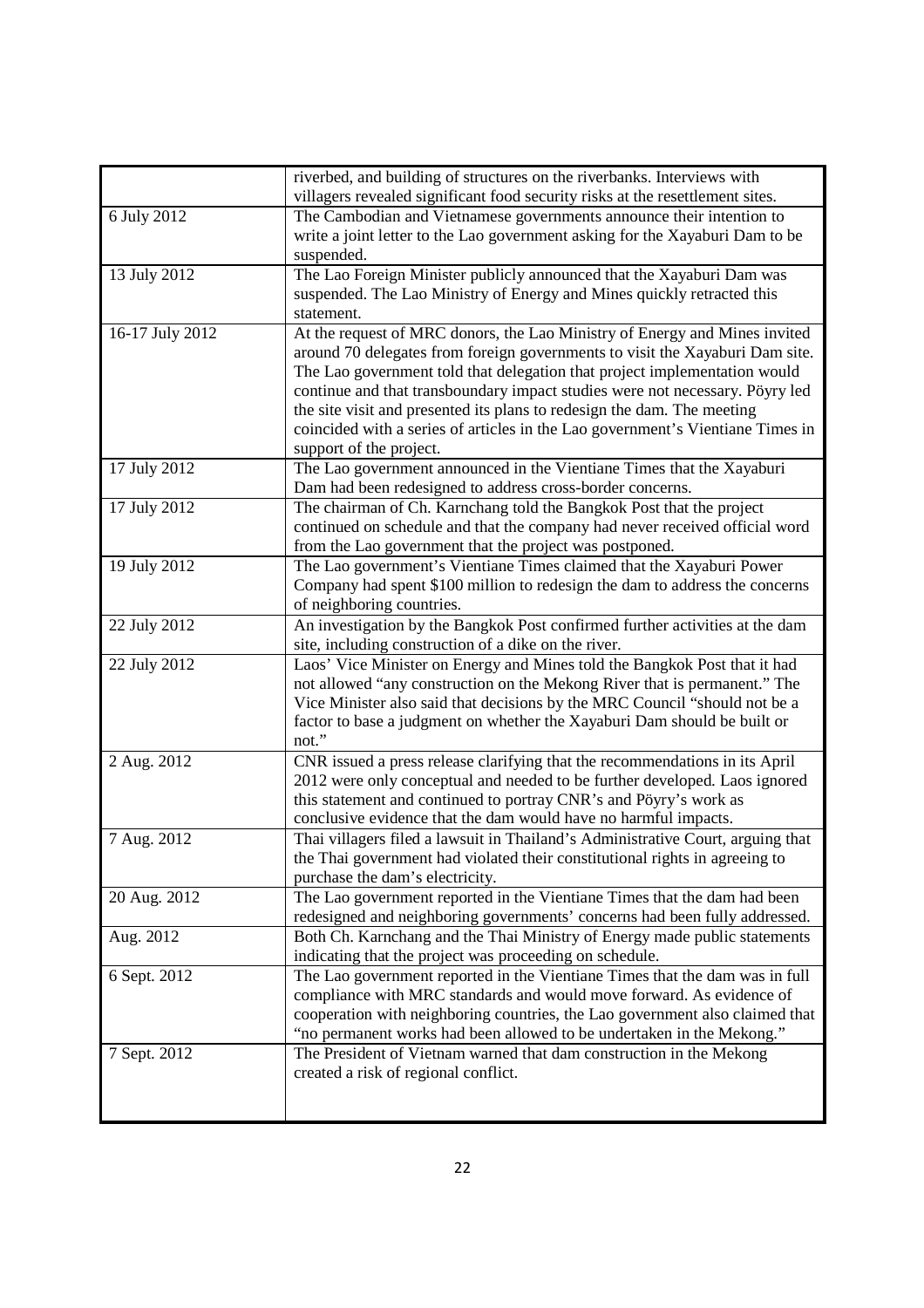| 12 Sept. 2012 | The Lao Energy Minister told Radio Free Asia that the Cambodian and<br>Vietnamese governments are not opposed to the dam, and that the project will<br>go forward.                                                                                                                              |
|---------------|-------------------------------------------------------------------------------------------------------------------------------------------------------------------------------------------------------------------------------------------------------------------------------------------------|
| 13 Sept. 2012 | Cambodia's MRC representative told reporters that its concerns with the<br>project remain unanswered.                                                                                                                                                                                           |
| 9 Oct. 2012   | The Vientiane Times reported that a redesign of the Xayaburi Dam was nearly<br>complete and will successfully mitigate any impacts on neighboring countries.                                                                                                                                    |
| Oct. 2012     | Cambodian and Vietnamese government delegations separately visited the<br>Xayaburi Dam site and hear presentations by Pöyry.                                                                                                                                                                    |
| 5 Nov. 2012   | Laos' Vice Minister for Energy and Mines told reporters on the sidelines of<br>the Asia Europe Summit in Vientiane that the Xayaburi Dam's<br>groundbreaking ceremony would take place on November 7 <sup>th</sup> .                                                                            |
| 6 Nov. 2012   | The Thai Foreign Minister announced that the Thai government "is not<br>opposed to the project."                                                                                                                                                                                                |
| 7 Nov. 2012   | The Lao government held the groundbreaking ceremony for the Xayaburi<br>Dam. Cambodian and Vietnamese government officials attended, indicating<br>that both governments had withdrawn their opposition to the project. By this<br>time, construction on the project was already well underway. |
| 7 Nov. 2012   | The CEO of the MRC Secretariat told the New York Times that, as of the date<br>of the groundbreaking ceremony, the Secretariat had not seen Laos' plans for<br>a "redesign" of the dam. The Cambodian and Vietnamese governments also<br>had not been provided with this information.           |
| 9 Nov. 2012   | Pöyry announced that it has been selected as the Lao government's engineer<br>for the Xayaburi Dam.                                                                                                                                                                                             |
| 7 Dec. 2012   | Laos' National Assembly, widely seen as a rubber-stamp parliament,<br>approved the Xayaburi Dam.                                                                                                                                                                                                |
| 11 Jan. 2013  | Cambodia's Environment Minister was quoted in the Cambodian Daily<br>saying, "Prime Minister Hun Sen said there has to be an environmental impact<br>study first to see how it affects [us] and we asked Laos to respect the<br>suspension."                                                    |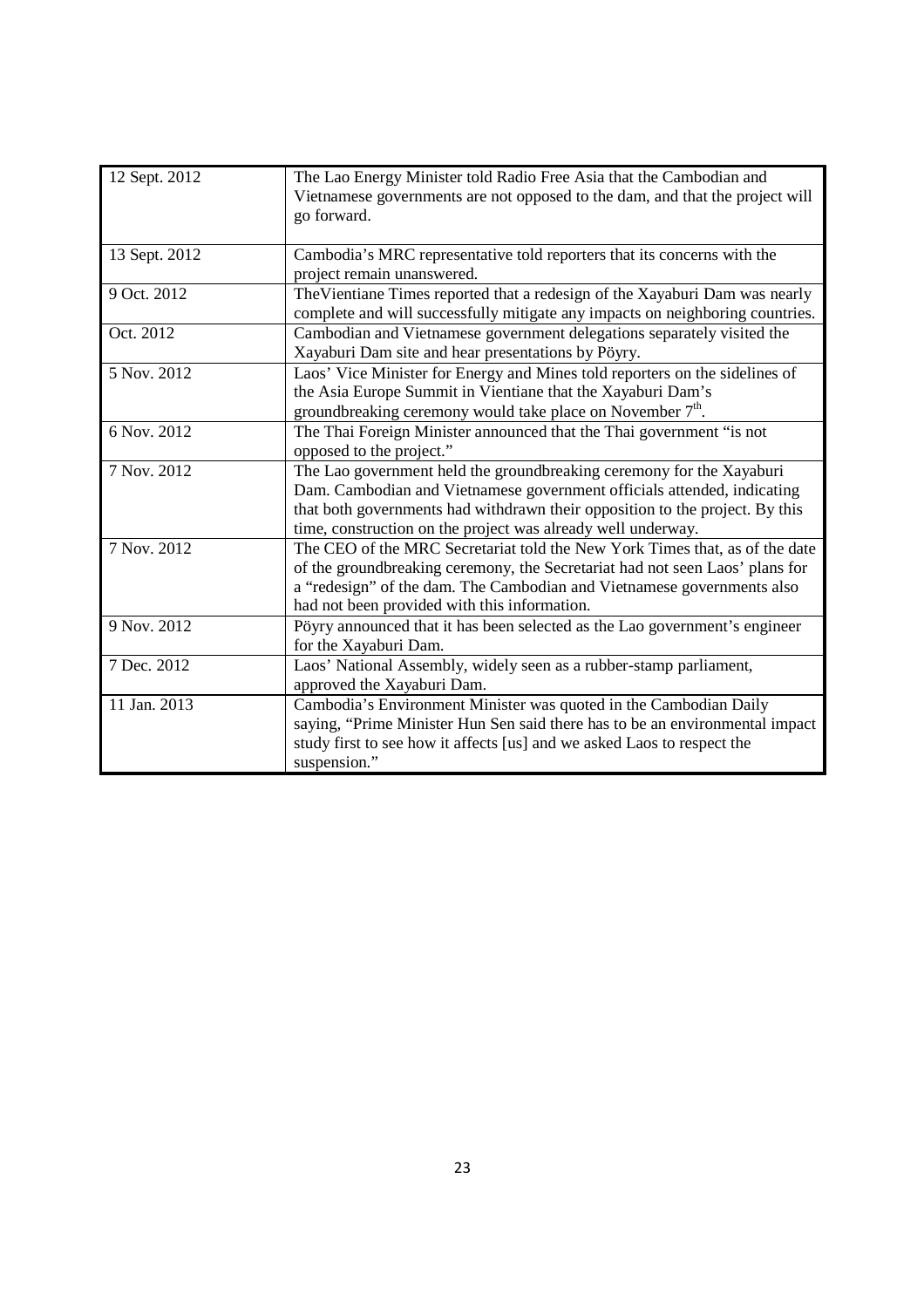### **Annex B: Excerpts from the 1995 Mekong Agreement**

The following excerpts from the Mekong Agreement are discussed in detail in this report. The full Agreement is available at *http://www.mrcmekong.org/assets/Publications/policies/MRC-1995-Agreement-n-procedures.pdf*.

#### **CHAPTER II. DEFINITIONS OF TERMS**

For the purposes of this Agreement, it shall be understood that the following meanings to the underlined terms shall apply except where otherwise inconsistent with the context:

**…** 

Prior consultation: Timely notification plus additional data and information to the Joint Committee as provided in the Rules for Water Utilization and Inter-Basin Diversion under Article 26, that would allow the other member riparians to discuss and evaluate the impact of the proposed use upon their uses of water and any other affects, which is the basis for arriving at an agreement. Prior consultation is neither a right to veto a use nor unilateral right to use water by any riparian without taking into account other riparians' rights.

**…** 

#### **CHAPTER III. OBJECTIVES AND PRINCIPLES OF COOPERATION**

The parties agree:

#### **Article 1. Areas of cooperation**

To cooperate in all fields of sustainable development, utilization, management and conservation of the water and related resources of the Mekong River Basin, including, but not limited to irrigation, hydro-power, navigation, flood control, fisheries, timber floating, recreation and tourism, in a manner to optimize the multiple-use and mutual benefits of all riparians and to minimize the harmful effects that might result from natural occurrences and man-made activities.

#### **Article 2. Projects, programs and planning**

To promote, support, cooperate and coordinate in the development of the full potential of sustainable benefits to all riparian States and the prevention of wasteful use of Mekong River Basin waters, with emphasis and preference on joint and/or basin-wide development projects and basin programs through the formulation of a basin development plan, that would be used to identify, categorize and prioritize the projects and programs to seek assistance for and to implement at the basin level.

#### **Article 3. Protection of the environment and ecological balance**

To protect the environment, natural resources, aquatic life and conditions, and ecological balance of the Mekong River Basin from pollution or other harmful effects resulting from any development plans and uses of water and related resources in the Basin.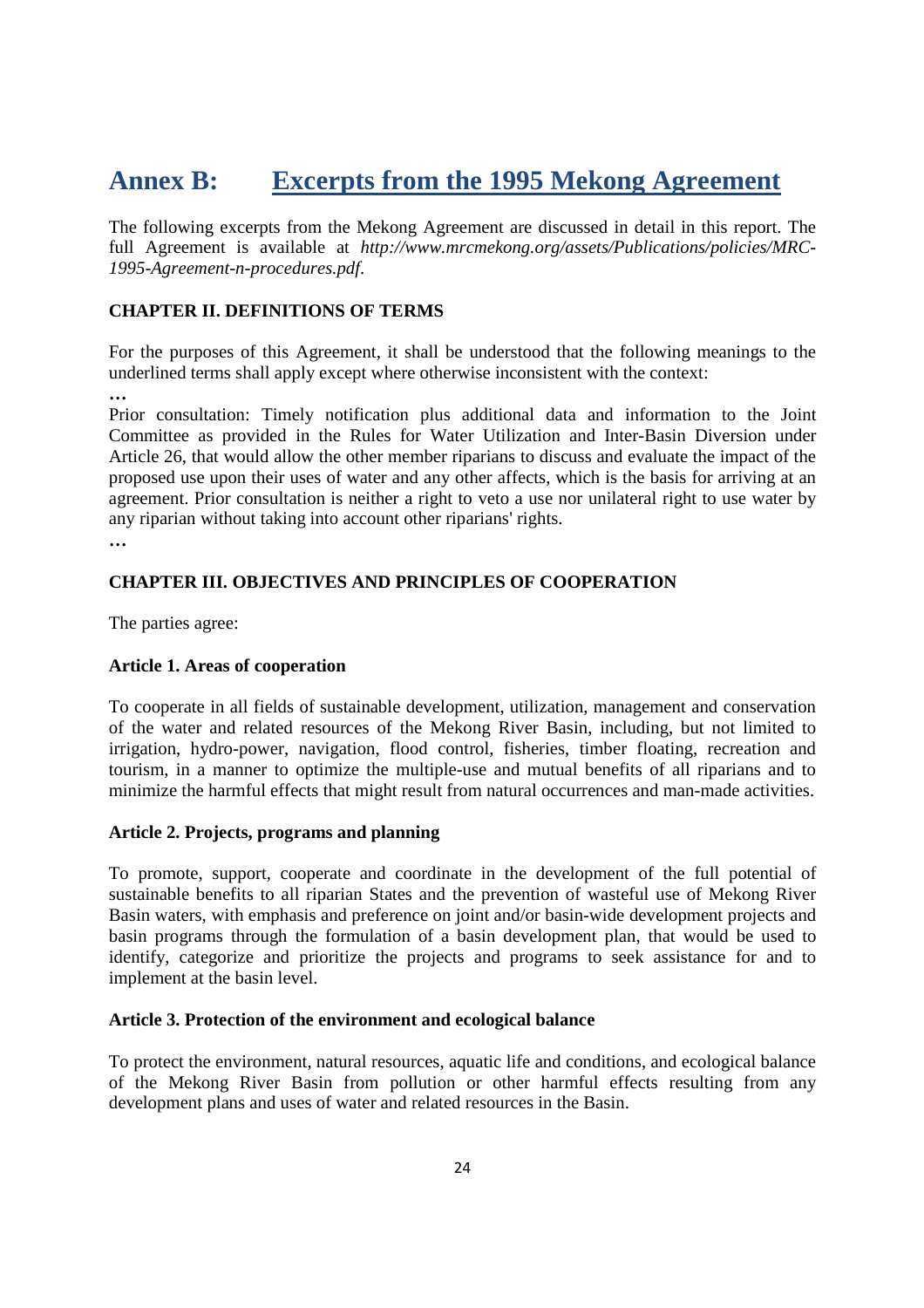#### **Article 4. Sovereign equality and territorial integrity**

To cooperate on the basis of sovereign equality and territorial integrity in the utilization and protection of the water resources of the Mekong River Basin.

#### **Article 5. Reasonable and equitable utilization**

To utilize the waters of the Mekong River system in a reasonable and equitable manner in their respective territories, pursuant to all relevant factors and circumstances, the Rules for Water Utilization and Interbasin Diversion provided for under Article 26 and the provisions of A and B below:

A. On tributaries of the Mekong River, including Tonle Sap, intra-basin uses and inter-basin diversions shall be subject to notification to the Joint Committee.

B. On the mainstream of the Mekong River:

1 During the wet season:

a) Intra-basin use shall be subject to notification to the Joint Committee.

 b) Inter-basin diversions shall be subject to prior consultation which aims at arriving at an agreement by the Joint Committee.

2 During the dry season:

 a) Intra-basin use shall be subject to prior consultation which aims at arriving at an agreement by the Joint Committee.

 b) Any inter-basin diversion shall be agreed upon by the Joint Committee through a specific agreement for each project prior to any proposed diversion. However, should there be a surplus quantity of water available in excess of the proposed uses of all parties in any dry season, verified and unanimously confirmed as such by the Joint Committee, an inter-basin diversion of the surplus could be made subject to prior consultation.

**…** 

### **Article 7. Prevention and cessation of harmful effects**

To make every effort to avoid, minimize and mitigate harmful effects that might occur to the environment, especially the water quantity and quality, the aquatic (ecosystem) conditions, and ecological balance of the river system, from the development and use of the Mekong River Basin water resources or discharges of wastes and return flows. Where one or more States is notified with proper and valid evidence that it is causing substantial damage to one or more riparians from the use of and/or discharge to water of the Mekong River, that State or States shall cease immediately the alleged cause of harm until such cause of harm is determined in accordance with Article 8.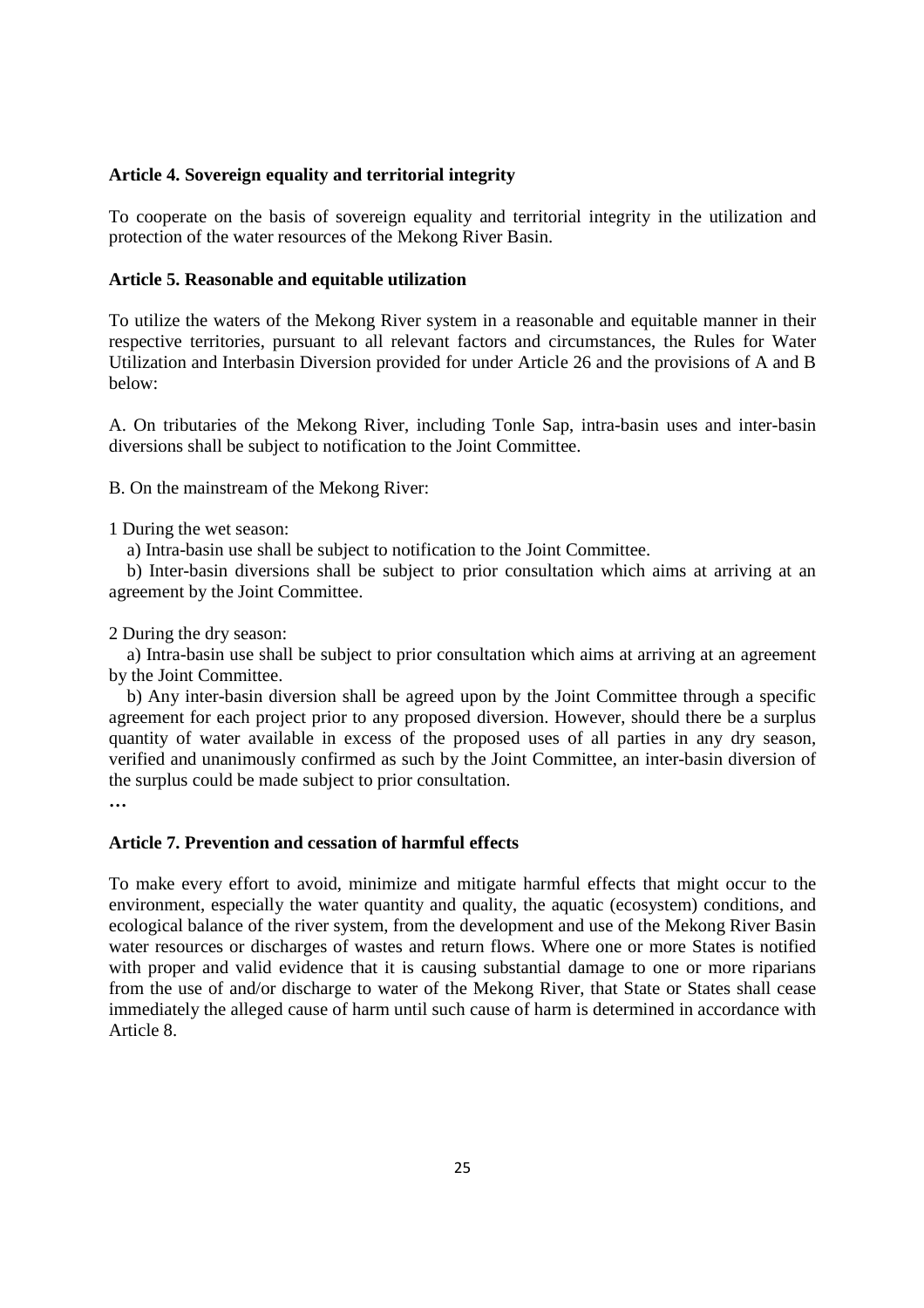#### **Article 8. State responsibility for damages**

Where harmful effects cause substantial damage to one or more riparians from the use of and/or discharge to waters of the Mekong River by any riparian state, the party(ies) concerned shall determine all relative factors, the cause, extent of damage and responsibility for damages caused by that state in conformity with the principles of international law relating to state responsibility, and to address and resolve all issues, differences and disputes in an amicable and timely manner by peaceful means as provided in Articles 34 and 35 of this Agreement, and in conformity with the Charter of the United Nations.

**…**

#### **CHAPTER V. ADDRESSING DIFFERENCES AND DISPUTES**

#### **Article 34. Resolution by Mekong River Commission**

Whenever any difference or dispute may arise between two or more parties to this Agreement regarding any matters covered by this Agreement and/or actions taken by the implementing organization through its various bodies, particularly as to the interpretations of the Agreement and the legal rights of the parties, the Commission shall first make every effort to resolve the issue as provided in Articles 18.C and 24.F.

#### **Article 35. Resolution by Governments**

In the event the Commission is unable to resolve the difference or dispute within a timely manner, the issue shall be referred to the Governments to take cognizance of the matter for resolution by negotiation through diplomatic channels within a timely manner, and may communicate their decision to the Council for further proceedings as may be necessary to carry out such decision. Should the Governments find it necessary or beneficial to facilitate the resolution of the matter, they may, by mutual agreement, request the assistance of mediation through an entity or party mutually agreed upon, and thereafter to proceed according to the principles of international law.

[End of Excerpt]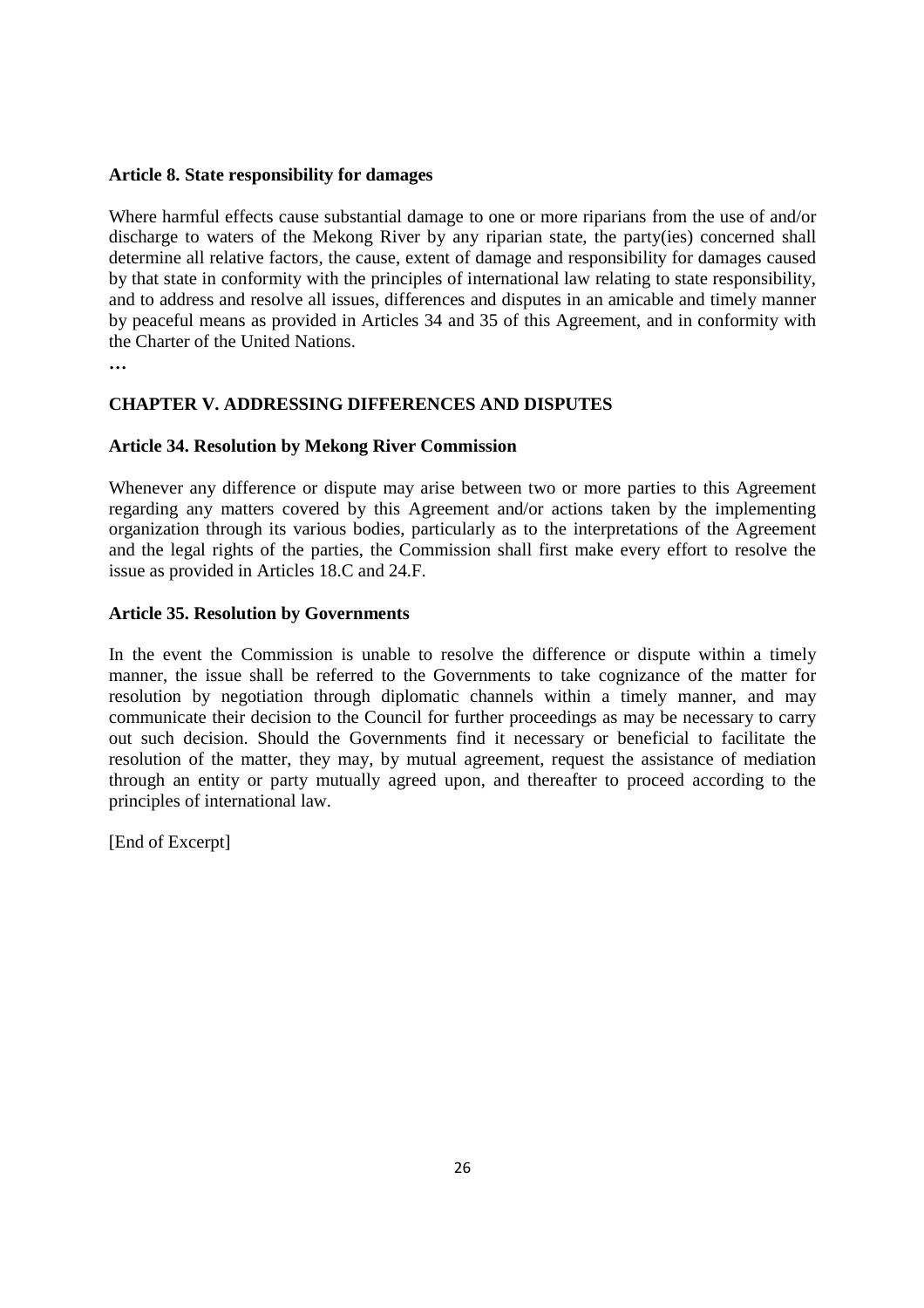### **Annex C: List of legal references**

**Agreement on the Cooperation for the Sustainable Development of the Mekong River Basin**, 5 April 1995, Governments of Cambodia, Lao PDR, Thailand, and Vietnam [*the "Mekong Agreement"*].

**Commentary and History: Agreement on the Cooperation for the Sustainable Development of the Mekong River Basin**, 1995, prepared by Dr. George E. Radosevich, UN Development Programme [*Provides a history of the negotiation of the Mekong Agreement, including the intent of the four governments in selecting the language of the Agreement*].

**International Court of Justice** [*Rulings by the Court provide authoritative interpretations of international law. Several cases relate directly to international water law*.]

- Gabcikovo-Nagymaros Project (Hungary/Slovakia) judgment, 1997.
- Gulf of Maine (Canada v. U.S.) judgment, 1984.
- North Sea Continental Shelf (F.R.G. v. Den; F.R.G. v. Neth.) judgment, 1969.

**International Court of Justice**, Pulp Mills on the River Uruguay (Argentina v. Uruguay) judgment, 2010 [*Describes situations where international law requires a transboundary impact assessment to be carried out*.]

**International Law Commission (ILC)**, 1994 Draft articles on the law of the non-navigational uses of international watercourses and commentaries thereto and resolution on transboundary confined groundwater [*The ILC is the UN body charged with codifying international law. The purpose of its 1994 commentary was to assist in the drafting of the UN watercourse convention, but the commentary directly shaped the drafting of the 1995 Mekong Agreement as well. Much of the text of the Mekong Agreement is directly drawn from the ILC commentary].* 

**International Law Commission**, 2001 Draft Articles on Responsibility of States for Internationally Wrongful Acts [*Describes the prevailing international law that governs reparations and compensation when one government harms another*].

**Mekong River Commission, Procedures for Notification, Prior Consultation and Agreement**, approved by the MRC Council in 2003.

**UN Convention on the Law of the Non-navigational Uses of International Watercourses** (1997) [*Although the treaty has not yet gone into effect and is not legally binding on Laos, it is recognized as an influential and authoritative statement of the international law governing the shared use of rivers*].

**Vienna Convention on the Law of Treaties** (1969) [*Sets forth the rules by which governments are required to follow when implementing treaties*].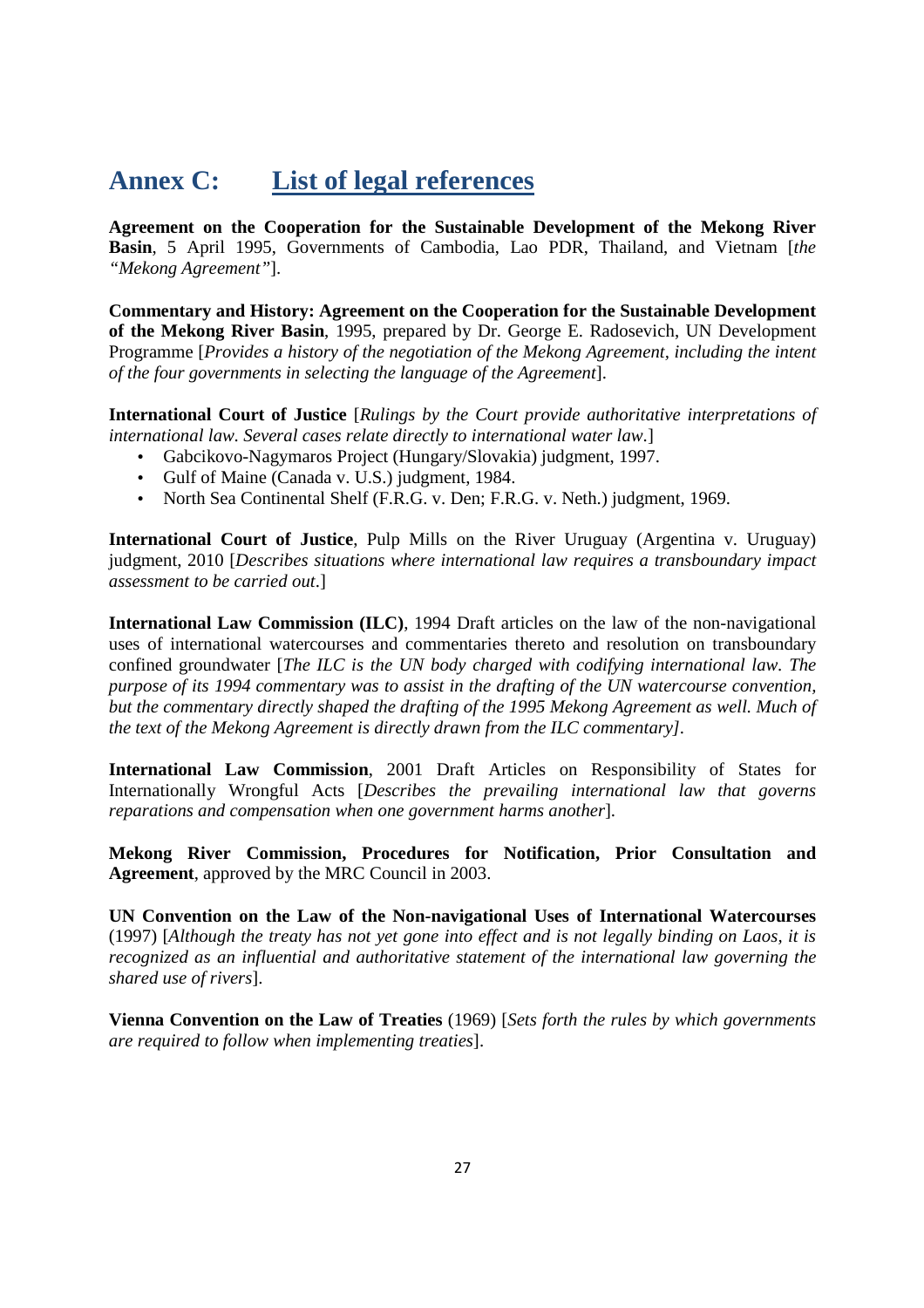### **Endnotes** -<br>-

<sup>1</sup> Kirk Herbertson is Southeast Asia Policy Coordinator for International Rivers and a lawyer who specializes in international human rights and environmental law. Please send comments to kherbertson@internationalrivers.org. <sup>2</sup> For background on the Xayaburi Dam, please visit http://www.internationalrivers.org/node/2284.

<sup>3</sup> Agreement on the Cooperation for the Sustainable Development of the Mekong River Basin, 5 April 1995, Governments of Cambodia, Lao PDR, Thailand, and Vietnam [hereinafter the "Mekong Agreement"], http://www.mrcmekong.org/assets/Publications/policies/MRC-1995-Agreement-n-procedures.pdf.

<sup>4</sup> The Procedures for Notification, Prior Consultation and Agreement (PNPCA) is one of several protocols that the Mekong River Commission (MRC) adopted to implement the Mekong Agreement. The MRC Council approved the PNPCA on 13 November 2003. See link in endnote 2.

5 UN Development Programme (1995), *Commentary and History: Agreement on the Cooperation for the Sustainable Development of the Mekong River Basin*, prepared by Dr. George E. Radosevich [hereinafter History of Mekong Agreement]. When developing laws and treaties, records are often kept to document the drafters' intent in case any ambiguity arises. This document was drafted by a neutral party and is an unofficial record, but remains the best primary evidence of what the drafters intended.

<sup>6</sup> The language of the Mekong Agreement is drawn directly from authoritative sources of international law. Relevant sources of international law include the 1969 Vienna Convention on the Law of Treaties, art. 26, 1155 (stipulating the rules by which governments are required to implement treaties in "good faith"); the UN International Law Commission's (ILC) 1994 Draft articles on the law of the non-navigational uses of international watercourses and commentaries thereto and resolution on transboundary confined groundwater [hereinafter 1994 ILC Commentary] (The ILC is charged with codifying international law. The purpose of its 1994 commentary was to assist in the drafting of the UN watercourse convention, but the commentary directly shaped the drafting of the 1995 Mekong Agreement as well. Much of the text of the Mekong Agreement is directly drawn from the ILC commentary); UN Convention on the Law of the Non-navigational Uses of International Watercourses (1997) (Although the treaty has not yet gone into effect and is not legally binding on Laos, it is recognized as an influential and authoritative statement of the international law governing the shared use of rivers [hereinafter UN Watercourse Convention]; For more discussion, see Bennett L. Bearden (2010), *The legal regime of the Mekong River: a look back and some proposals for the way ahead*, Water Policy 12 (2010) at pp. 805-807. 7 History of Mekong Agreement, *supra* note 5, p. 6 (discussing Article 1 of the Agreement): "This Article, perhaps

the most important Article in the Agreement for a new framework and spirit of cooperation, is a general statement of the desire and commitment of the parties in areas of cooperation to optimize multiple-use considerations, the sustainable development, utilization, management and conservation of the water and related resources of the Mekong River Basin for their mutual benefits and to cooperate to minimization of harmful effects from natural occurrences and man-made activities."

<sup>8</sup> History of Mekong Agreement, *supra* note 5, p. 34: "All four countries stated...that a legal agreement with the status of a treaty should be entered into by the parties. Some concern was expressed about the difference between a 'Treaty' or just an agreement, particularly concerning the need for ratification by the parliaments or national assemblies of the member states and the time that might take. However, none of the parties wanted to leave in question the legal status of the agreement. An unambiguous legal commitment would also reassure the donor community of the dependability of the parties to implement the terms of the agreement." 9 Chapter III of the Mekong Agreement includes principles such as sovereign equality, territorial integrity,

reasonable and equitable utilization, and the duty to prevent harm. History of Mekong Agreement, *supra* note 5, p. 6 (explaining that these are the "fundamental rules providing the mandatory parameters of the rights and obligations of the parties under this Agreement and international law"). Much of the Agreement's language uses the term "shall" rather than "should" to indicate the binding nature of the obligations. However, several analysts have questioned the legal status of the corresponding PNPCA procedures. See Bearden (2010), *supra* note 6 at p. 807; Philip Hirsch, Kurt Mørck Jensen, et al. (2006), *National Interests and Transboundary Water Governance in the Mekong* (Australian Mekong Resource Centre, Danida & U. of Sydney), at p. xvi, 30.

<sup>10</sup> Hirsch, Jensen, et al. (2006), *ibid*. at p. xvi (describing how the Agreement "lacks the legal 'teeth' to enforce any of its provisions.").

<sup>11</sup> See Chapter V of the Mekong Agreement ("Addressing Differences and Disputes"). See also, History of Mekong Agreement, *supra* note 5 at p. 34 ("All four countries agree this is a function of the institution in the first instance, then through diplomatic channels, and possibly ultimately through mediation or arbitration.")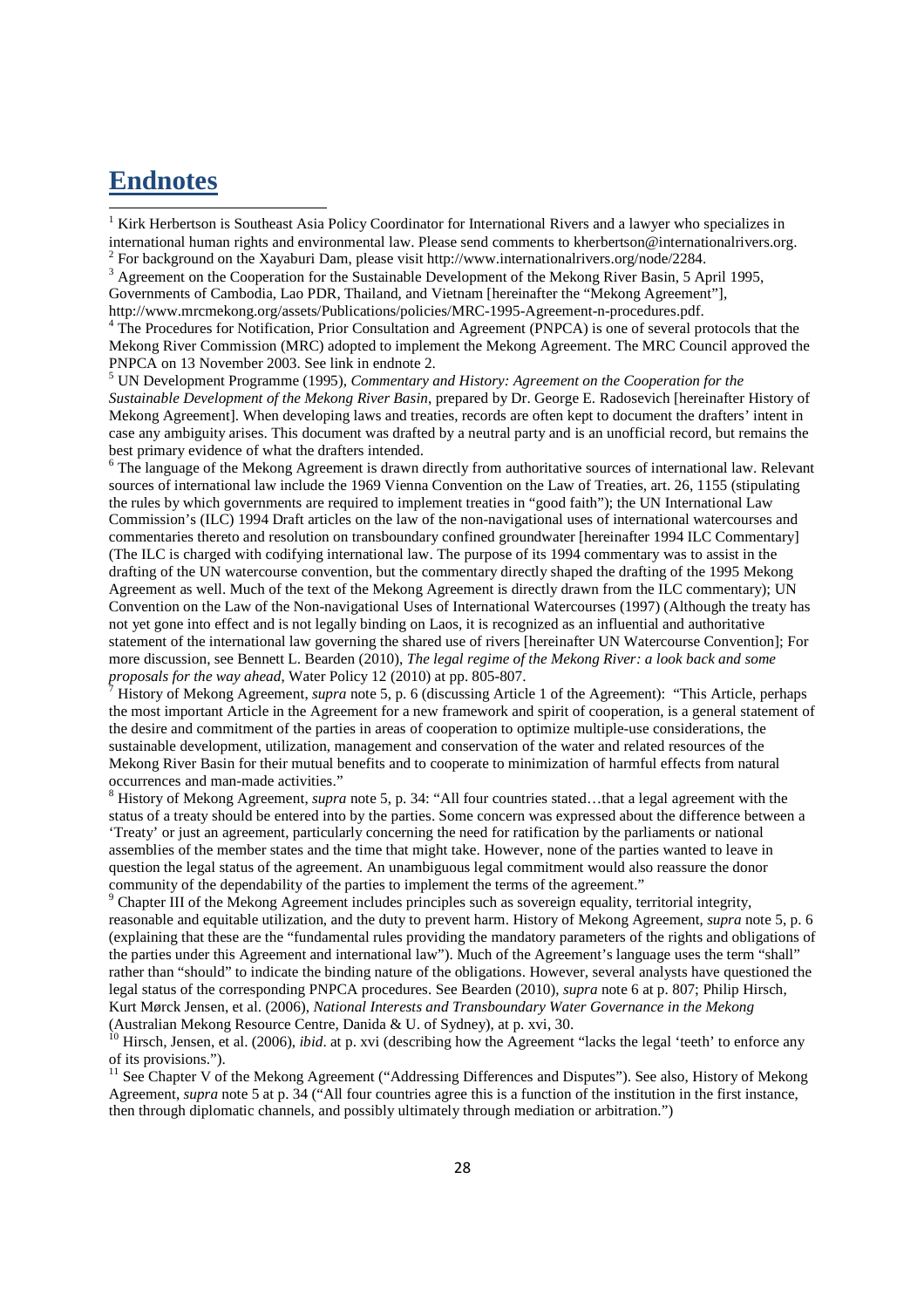<sup>12</sup> International Centre for Environmental Management (2010), *Strategic Environmental Assessment of Hydropower on the Mekong Mainstream*, pp. 13, 16-17, prepared for the Mekong River Commission.

<sup>14</sup> At the December 2011 meeting of the MRC Council, for example, the Lao government stated that: "Although we did not arrive at an agreement with the stipulated timeframe, we believe that we have fulfilled all of the obligations under the [prior consultation] process of the 1995 Mekong Agreement..." In July 2012, Lao Vice Minister for Energy and Mines said, "Laos has never violated the agreement and has fully complied with the 1995 Mekong Agreement." See Bangkok Post, 22 July 2012, "Laos denies lying about dam construction"; Vientiane Times, 1 Nov. 2012, "Laos responds to Xayaboury dam concerns."

<sup>15</sup> 1994 ILC Commentary, *supra* note 6, pp.105-106: "Watercourse States shall cooperate on the basis of sovereign equality, territorial integrity and mutual benefit in order to attain optimal utilization and adequate protection of an international watercourse"; "Other relevant principles include those of good faith and good-neighborliness."

<sup>16</sup> This section distinguishes between "upstream" and "downstream" for illustrative purposes only. A hydropower project on the Mekong River could also have impacts upstream of the dam site, for example, if it blocks fish migrations.

<sup>17</sup> 1994 ILC Commentary, *supra* note 6, p. 98 ("A survey of all available evidence of the general practice of States, accepted as law, in respect of the non-navigational uses of international watercourses—including treaty provisions, positions taken by States in specific disputes, decisions of international courts and tribunals, statements of law prepared by intergovernmental and non-governmental bodies, the views of learned commentators and decisions of municipal courts in cognate cases—reveals that there is overwhelming support for the doctrine of equitable utilization as a general rule of law for the determination of the rights and obligations of States in this field."); UN Watercourse Convention, *supra* note 6, at art. 5(2) ("Watercourse States shall participate in the use, development and protection of an international watercourse in an equitable and reasonable manner. Such participation includes both the right to utilize the watercourse and the duty to cooperate in the protection and development thereof, as provided in the present Convention."); see also History of Mekong Agreement, *supra* note 5, at pp. 37-39.

<sup>18</sup> See Mekong Agreement, art. 5; History of Mekong Agreement, *supra* note 5, p. 14 ("The clear intent of Article 5 is to address the concerns, expectations and specific interests expressed by each lower Mekong basin riparian within the confines of international law.")

<sup>19</sup> 1994 ILC Commentary, *supra* note 6, p. 97 (explaining that states not only have a "right to utilize the watercourse" but also the "duty to cooperate actively with other watercourse States"); 1994 ILC Commentary, *supra* note 6, p. 98 (explaining that compromise is required: "In many cases, the quality and quantity of water in an international watercourse will be sufficient to satisfy the needs of all watercourse States. But where the quantity or quality of the water is such that all the reasonable and beneficial uses of all watercourse States cannot be fully realized, a 'conflict of uses' results. In such a case, international practice recognizes that some adjustments or accommodations are required in order to preserve each watercourse State's equality of right. These adjustments or accommodations are to be arrived at on the basis of equity, and can best be achieved on the basis of specific watercourse agreements.")

<sup>20</sup> Mekong Agreement, chp. II.

 $\overline{a}$ 

<sup>21</sup> The duty of governments to cooperate in good faith is well established requirement under international law. This is discussed in more detail below. See also, Legal Opinion by Perkins Coie to MRC and Regional Governments, http://www.internationalrivers.org/node/2451.

<sup>22</sup> Mekong Agreement, Chp. III, art. 5; History of Mekong Agreement, *supra* note 5, p. 15 ("Article 5.B.2 is an 'agreement to agree.'" and "The doctrine of reasonable and equitable utilization addresses reasonableness and equity with flexibility for nations to work out an agreement on sharing of waters or proceed to use the water in a reasonable and equitable manner, subject to the reciprocal rights of other riparians (sovereign equality). The customary law doctrine stops short of 'requiring' an agreement before use, although it is common among state practice, as reflected in many treaties, for the parties to agree on a sharing arrangement.") Under international law, this is often referred to as an "obligation of conduct" as compared to an "obligation of result".

<sup>23</sup>According to the Vienna Convention on the Law of Treaties: "Every treaty in force is binding upon the parties to it and must be performed by them in good faith." (art. 26) and "A treaty shall be interpreted in good faith in accordance with the ordinary meaning to be given to the terms of the treaty in their context and in light of its object and purpose." (art. 31) In its Gabcikovo-Nagymaros Project (Hungary/Slovakia) judgment in 1997, the International Court of Justice further clarified that "In this case, it is the purpose of the Treaty, and the intentions of the parties in concluding it, which should prevail over its literal application. The principle of good faith obliges the Parties to

<sup>&</sup>lt;sup>13</sup> Agence France-Presse, "Vietnam Warns of Water Conflicts," 7 September 2012.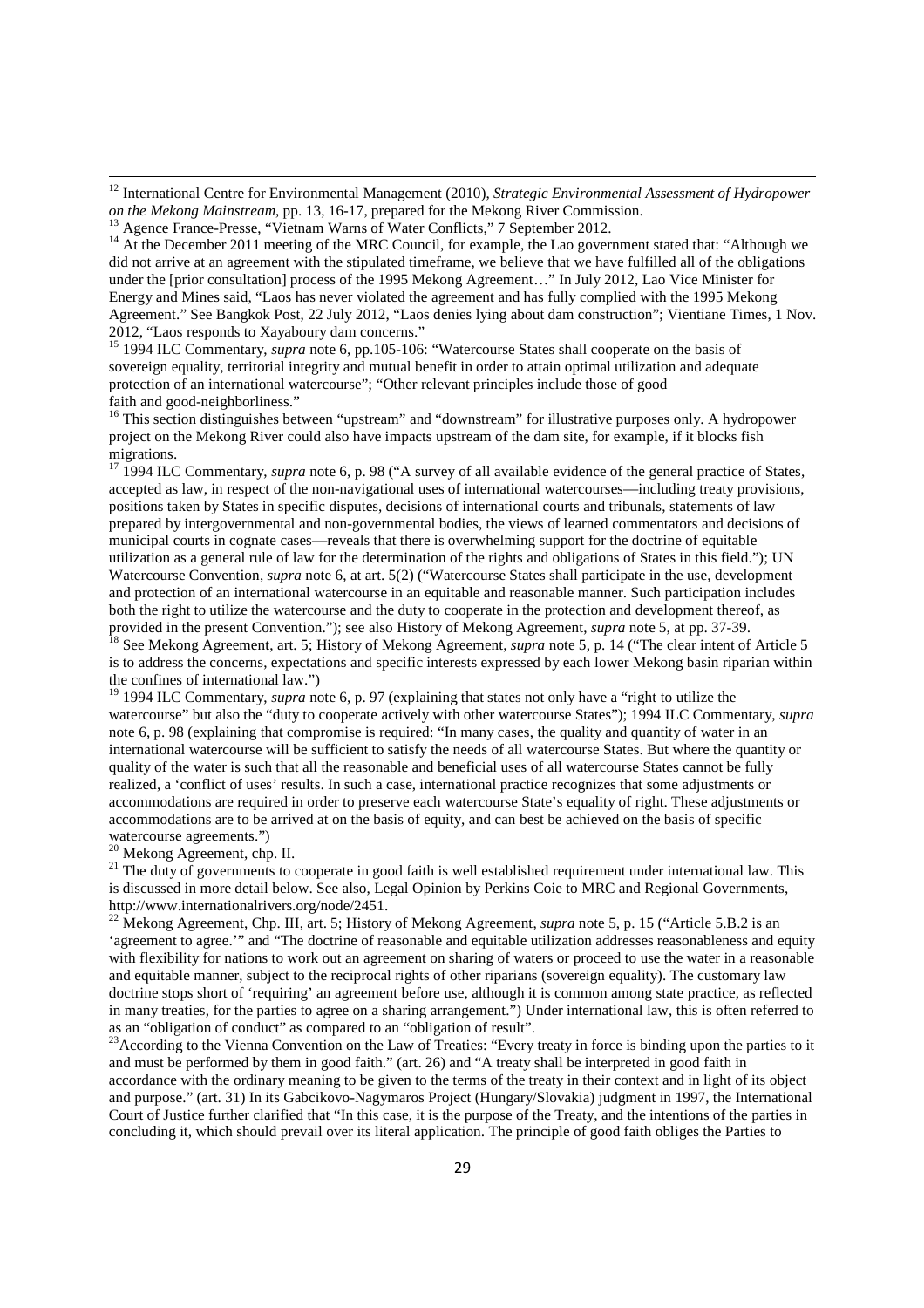apply [the treaty] in a reasonable way and in such a manner that its purpose can be realized." (para. 142) In its Gulf of Maine (Canada v. U.S.) judgment in 1984, the International Court of Justice ruled that one government could not act unilaterally and that a solution "must be sought and effected by means of an agreement, following negotiations conducted in good faith and with the genuine intention of achieving a positive result." (para. 112) In the North Sea Continental Shelf (F.R.G. v. Den; F.R.G. v. Neth.) judgment in 1969, the Court held that "the parties are under an obligation to enter into negotiations with a view to arriving at an agreement, and not merely to go through a formal process of negotiation as a sort of prior condition for the automatic application of a certain method of delimitation in the absence of agreement; they are under an obligation so to conduct themselves that the negotiations are meaningful, which will not be the case when either of them insists upon its own position without contemplating any modification of it." (para. 85); UN Watercourses Convention, *supra* note 6, at art. 8(1) ("Watercourse States shall cooperate on the basis of sovereign equality, territorial integrity, mutual benefit and good faith in order to attain optimal utilization and adequate protection of an international watercourse.") See 1994 ILC Commentary, *supra* note 6, pp. 133-135 ("The consultations and negotiations should be conducted in good faith and in a meaningful way that could lead to an equitable solution of the dispute. The principle that parties to a dispute should conduct their negotiations in good faith and in a meaningful way is a well-established rule of international law. The court, in the *Northern Sea Continental Shelf* case (Federal Republic of Germany v. Denmark), stated with regard to this principle that the parties to a dispute 'are under an obligation to conduct themselves that the negotiations are meaningful, which will not be the case when either of them insists upon its own position without contemplating any modification of it.'")

<sup>24</sup> See generally, ILC, Draft Articles on Responsibility of States for Internationally Wrongful Acts (2001), chp. III on Breach of an International Obligation.

<sup>25</sup> Bangkok Post, *ibid*.; See also, Vientiane Times, 6 Sept. 2012, "Laos clarifies Xayaboury dam development."

<sup>26</sup> Pöyry Energy AG, Compliance Report: Xayaburi Hydroelectric Power Project, 8 August 2011, p. 45.

<sup>27</sup> See e.g., BBC, 6 Nov. 2012, "Laos approves Xayaburi 'mega' dam on Mekong." Laos' claim remains unverified. <sup>28</sup> Vientiane Times, 26 Nov. 2012, "Laos has not violated Mekong Agreement: Senior official."

<sup>29</sup> See Mekong Agreement's definition of "prior consultation," Chp. II; History of Mekong Agreement, *supra* note 5, p. 9 ("Prior consultation on the use of waters would be notification plus additional data and information provided the Committee as prescribed in the Rules for Water Utilization of proposed 'reasonable and equitable uses' of the waters by any riparian. This would allow the other riparians to evaluate the impact upon their use of water and any other affects, but with the specific understanding that this consultation would not give any riparian a right to veto the use of water.")

<sup>30</sup> 1994 ILC Commentary, *supra* note 6, p. 111 ("Article 11. Watercourse States shall exchange information and consult each other on the possible effects of planned measures on the condition of an international watercourse"; "Article 11 lays down a general obligation of watercourse States to provide each other with information concerning the possible effects upon the condition of the international watercourse of measures they might plan to undertake. The article also requires that watercourse States consult with each other on the effects of such measures."); p. 114 ("During the period referred to in article 13, the notifying State shall cooperate with the notified States by providing them, on request, with any additional data and information that is available and necessary for an accurate evaluation, and shall not implement or permit the implementation of the planned measures without the consent of the notified States."); see also, UN Watercourses Convention, arts. 11-12.

<sup>31</sup> See Mekong Agreement, chp. II (definition of "prior consultation").

 $\overline{a}$ 

<sup>32</sup> PNPCA procedures, *supra* note 4, section 5.2.1 ("In addition to the data and information required for Notification, the notifying State shall timely provide the MRC [Joint Committee] with available and additional technical data and information on its proposed use of waters for an evaluation of impacts by the other riparian States...")

<sup>33</sup> As described above, the Lao government is required to provide the other governments with sufficient information for them to evaluate the impacts that the Xayaburi project would have on their countries. Under the PNPCA process, this includes both "available" and "additional" information. Mekong Agreement, chp. II; PNPCA Procedures, section 5.2. If the other governments request additional information, the Lao government is required "to employ its 'best efforts' to comply with the request, that is to say it is to act in good faith and in spirit of cooperation in endeavoring to provide the data or information sought by the requesting watercourse State." 1994 ILC Commentary, *supra* note 6, p. 109. To reduce the burden on the Lao government to provide this information, the MRC Secretariat can help to meet these requests for additional information. See PNPCA Procedures section 5.3.2 and 5.4.2. However, even with this available technical support, the Lao government indicated no willingness to set aside adequate time for this additional information to be collected. As discussed in Section 3.3 of this report, the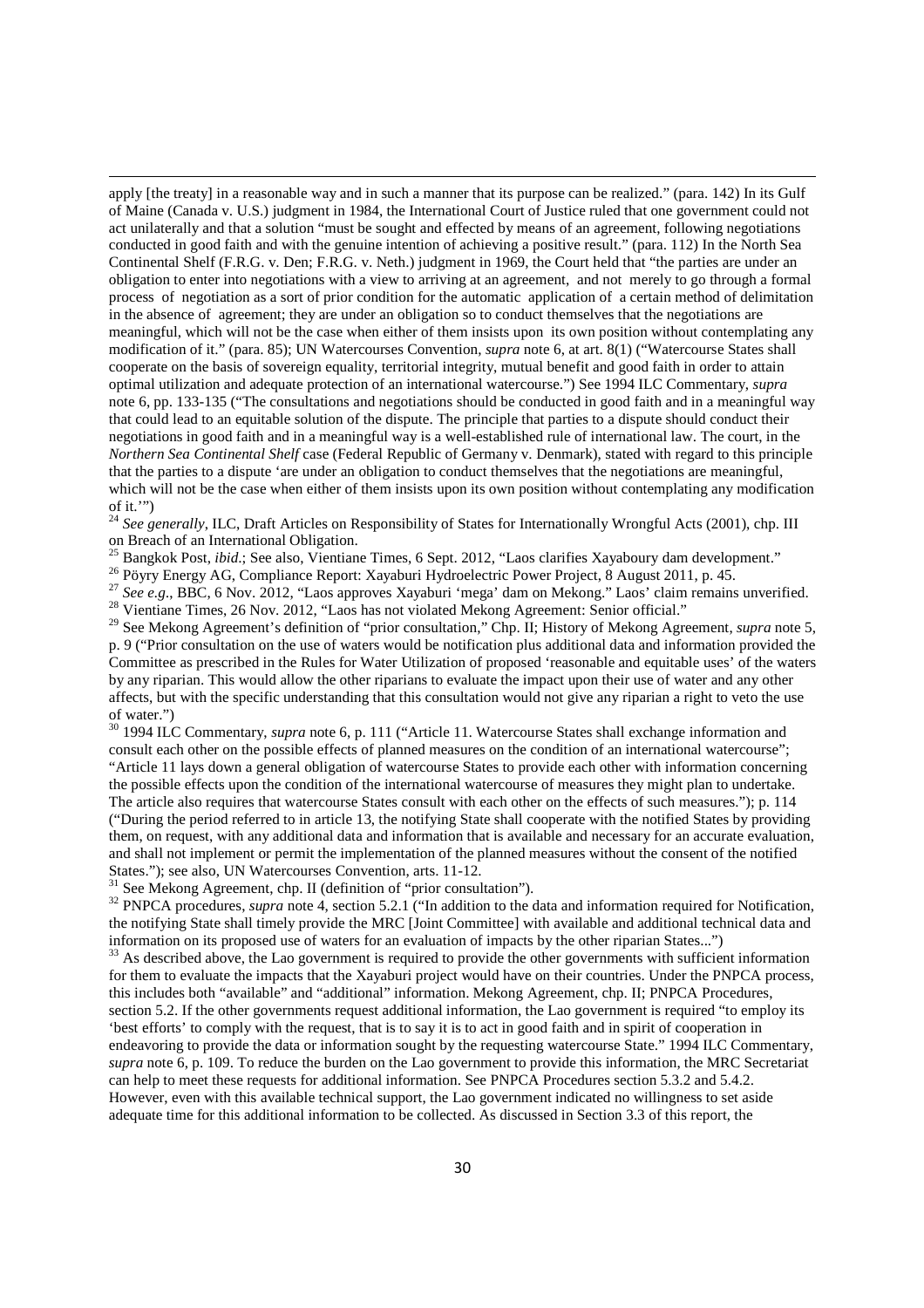information that the Cambodian and Vietnamese governments requested about the project's transboundary impacts should have been provided at the onset of the prior consultation process.

 $34$  Xayaburi Hydroelectric Power Project, Environmental Impact Assessment (Aug. 2010),

http://www.mrcmekong.org/assets/Consultations/2010-Xayaburi/Xayaburi-EIA-August-2010.pdf.

<sup>35</sup> MRC, Xayaburi Prior Consultation webpage (see "Reply Forms"), http://www.mrcmekong.org/news-andevents/consultations/proposed-xayaburi-hydropower-project-prior-consultation-process. International law indicates that a transboundary impact assessment is reasonable and expected in this type of situation. In 2010, the International Court of Justice ruled that "[I]t may now be considered a requirement under general international law to undertake an environmental impact assessment where there is a risk that the proposed industrial activity may have a significant adverse impact in a transboundary context, in particular, on a shared resource. Moreover, due diligence, and the duty of vigilance and prevention which it implies, would not be considered to have been exercised, if a party planning works liable to affect the régime of the river or the quality of its waters did not undertake an environmental impact assessment on the potential effects of such works." ICJ, Pulp Mills on the River Uruguay (Argentina v. Uruguay), at 60-61, para. 204 (20 April 2010). See also, Perkins Coie, Analysis of International Environmental Laws Implicated by Decision to Approve Construction of Xayaburi Dam (Oct. 2011),

http://www.internationalrivers.org/node/2448.

 $\overline{a}$ 

<sup>36</sup> International Rivers blog, 27 Aug. 2012, "Pöyry Responds on its Role in the Xayaburi Dam," http://www.internationalrivers.org/node/7655.

<sup>37</sup> For example, see MRC Secretariat, 25 Nov. 2011, *Observations and Comments on the Pöyry Report on the Xayaburi Hydropower Project*, p. i ("It is the opinion of the MRC review team that conducting specific investigations before (rather than in parallel with) dam construction will reduce risks, including those of transboundary and cumulative impacts, and avoid "regret measures", actions that may ultimately be inappropriate and lead to expensive and/or irreversible unintended negative impacts."); p. ii ("However, due to the major challenges involved it is the MRC Review Team's observation that even if the recommendations in the Pöyry Report are followed, the Xayaburi Project would be considered only partly compliant [with MRC standards] in the area of fish bypass facilities and fisheries ecology as well as in terms of dam safety.") Pöyry has also been blacklisted by the World Bank for alleged corruption on unrelated projects. The Finland government's National Contact Point is also investigating Pöyry's role in the Xayaburi Dam.

<sup>38</sup> On 19 April 2011, the MRC governments of Cambodia, Laos, Thailand, and Vietnam met to discuss the Xayaburi Hydropower Project. Details about this meeting are recorded on the MRC website at

http://www.mrcmekong.org/news-and-events/news/lower-mekong-countries-take-prior-consultation-on-xayaburiproject-to-ministerial-level. The governments' "reply forms" (available on the website) list their concerns in detail. <sup>39</sup> PNPCA Procedures, *supra* note 4, section 5.4.3.

<sup>40</sup> 1994 ILC Commentary, *supra* note 6, p. 114; pp. 115-116 ("Article 17: (1) If a communication is made under paragraph 2 of article 15, the notifying State and the State making the communication shall enter into consultations and, if necessary, negotiations with a view to arriving at an equitable resolution of the situation. (2) The consultations and negotiations shall be conducted on the basis that each State must in good faith pay reasonable regard to the rights and legitimate interests of the other State. (3) During the course of the consultations and negotiations, the notifying State shall, if so requested by the notified State at the time it makes the communication, refrain from implementing or permitting the implementation of the planned measures for a period not exceeding six months."); see also, p. 116 ("Implementation of the measures during a reasonable period of consultations and negotiations would not be consistent with the requirements of good faith laid down in paragraph 2 of article 17…" but "By the same token, however, consultations and negotiations should not further suspend implementation for more than a reasonable period of time."); see also, UN Watercourses Convention, *supra* note 6, art. 14.

<sup>41</sup> 1994 ILC Commentary, *supra* note 6, p. 114 ("It perhaps goes without saying that this second obligation is a necessary element of the procedures provided for in part three of the draft, since these procedures are designed to maintain a state of affairs characterized by the expression 'equitable utilization' within the meaning of article 5. If the notifying State were to proceed with implementation before the notified State had had an opportunity to evaluate the possible effects of the planned measures and inform the notifying State of its findings, the notifying State would not have at its disposal all the information it would need to be in a position to comply with articles 5 to 7. The duty not to proceed with implementation is thus intended to assist watercourse States in ensuring that any measures they plan will not be inconsistent with their obligations under articles 5 and 7.").

<sup>42</sup> Ch. Karnchang Public Company Limited, 2010 Annual Report, p. 78 ("in the second half of the year, the subsidiaries' preliminary construction works of the Xayaburi Project somewhat progressed…").

<sup>43</sup> MRC press release, 19 April 2011, *supra* note 38.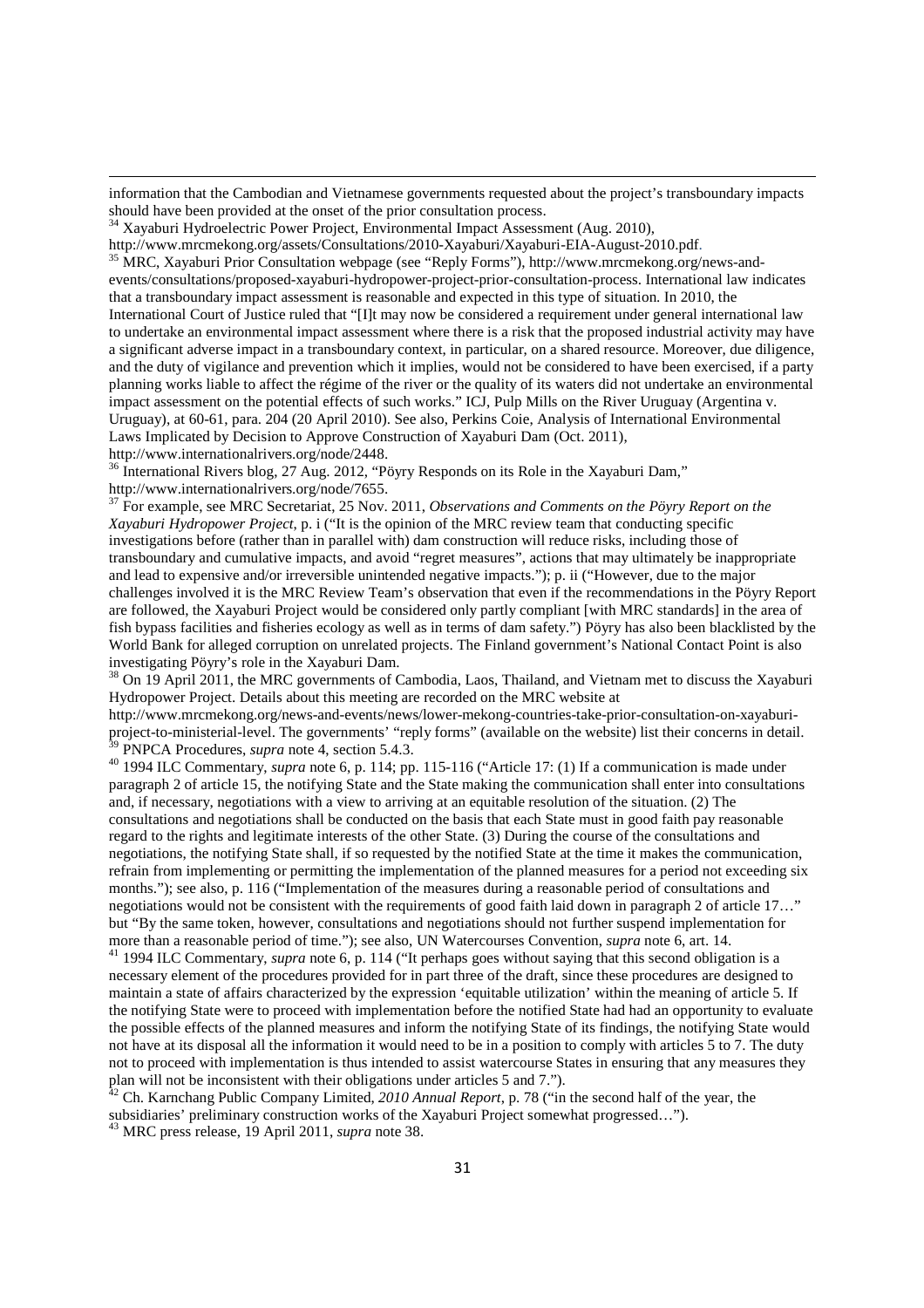<sup>46</sup> International Rivers press release, 4 Aug. 2011, "Illegal Construction on the Xayaburi Dam Forges Ahead," http://www.internationalrivers.org/node/3707.

 $47$  Bangkok Post, 5 Aug. 2011, "Early work on dam 'normal practice",

 $\overline{a}$ 

http://www.bangkokpost.com/lite/topstories/235879/early-work-on-dam-normal-practice.

48 MRC press release, 8 Dec. 2011, http://www.mrcmekong.org/news-and-events/news/further-study-on-impact-ofmekong-mainstream-development-to-be-conducted-say-lower-mekong-countries.

<sup>49</sup> See Radio Free Asia, 1 May 2012, "Cambodia Lodges Dam Protest with Laos,"

http://www.rfa.org/english/news/laos/xayaburi-05012012190456.html; Thanh Nien News, 24 Apr. 2012, "MRC Vietnam condemns Thai company's contract to build Xayaburi dam,"

http://www.thanhniennews.com/2010/pages/20120424-mrc-vietnam-condemns-thai-firm-contract-to-buildxayaburi-dam.aspx.

<sup>50</sup> International Rivers blog, 20 July 2012, "Testing the Waters: Laos Pushes Xayaburi Dam to Critical Point," http://www.internationalrivers.org/node/7601.

<sup>51</sup> On 22 July 2012, Laos' Deputy Minister for Energy and Mines told the Bangkok Post, *supra* note 14, "Regarding construction work, we have been preparing the site and conducting further surveys and studies to collect more information. Laos has not given a permit for any construction until we are satisfied with the studies. We have not started any construction that is permanent and we have never given a permit for such construction."; "Preparatory work does not involve permanent structures and is just to support the project development. Roads, apartment buildings for workers and such are preparatory and are commonly built ahead of the project to help save time."; "There have been media reports that we have halted the project. That's the biggest misunderstanding. We have not carried out the work and then halted, as we never started any construction."

 $52$  International Rivers blog, 13 Nov. 2012, "Xayaburi: A Closer Look at How Laos Got to 'Go'," http://www.internationalrivers.org/node/7731.

<sup>53</sup> For example, see UN Watercourses Convention, *supra* note 6, art. 7 ("Watercourse States shall, in utilizing an international watercourse in their territories, take all appropriate measures to prevent the causing of significant harm to other watercourse States."); 1994 ILC Commentary, *supra* note 6, p. 103.

<sup>54</sup> See a discussion on the requirement to conduct a transboundary impact assessment, please see *supra* note 35.

<sup>55</sup> Mekong Agreement, art. 3. History of Mekong Agreement, *supra* note 5, p. 17 ("This Article is basically an effort by the riparians to agree not to intentionally or otherwise cause harm to each other individually through the uses of water and related resources in their own territories, nor jointly through any projects or programs.")

<sup>56</sup> Ch. Karnchang completed the Nam Ngum 2 Dam in Laos in 2011. Between 1994 and 2011, Pöyry played numerous roles in developing the project, including conducting the feasibility study, conducting the environmental impact assessment, and acting as an engineer for the project.

<sup>57</sup> See Pöyry report, *supra* note 26, at p. 10 (Pöyry noted in its compliance report that it "has been nominated as Government of Laos Engineer for the Xayaburi run-of-river Hydropower Scheme in Lao PDR…"

<sup>58</sup> See "Pöyry Responds on its Role in the Xayaburi Dam," *supra* note 36.

<sup>59</sup> MRC secretariat review of Pöyry report, p. ii, *supra* note 37.

<sup>60</sup> MRC secretariat review of Pöyry report, p. ii, *supra* note 37.

<sup>61</sup> PNPCA Procedures, *supra* note 4, section 5.5. When the four governments first drafted the 1995 Mekong Agreement, they intended to build a number of dams on the Mekong Mainstream but did not have a strong understanding of the risks involved. The prior consultation process was originally designed for negotiations that would focus on the quantity of water flows in the river rather than other issues. It was not until the MRC's 2010 Strategic Environmental Assessment (SEA), *supra* note 12, that more details emerged about the dams' economic, environmental, and social risks. The SEA revealed that the scale of risks was much higher than previously expected and recommended that a ten year delay to allow time for further impact studies. Given these new developments, the arbitrary six month timeframe was an unreasonable amount of time in which to discuss the first Mekong mainstream dam. Indeed, the International Law Commission has noted that "A use which causes significant harm to human

<sup>44</sup> International Rivers press release, 23 June 2011, "Laos Steamrolls Neighbors in Xayaburi Dam Process," http://www.internationalrivers.org/node/3708.

<sup>45</sup> See Pöyry report (2011), *supra* note 26, p. 45 ("The MRCS determined that the end date for the Prior Consultation process of Xayaburi Project occurred on April 22, 2011, being the last date of the sixmonth period under the 1995 Mekong Agreement. By this date, all comments from other Member countries had been rendered to the MRCS" and "In the Joint Committee Meeting on 19. April 2011 it was concluded that the Prior Consultation Process had been ended as no extension was agreed between the member countries and that any further topics related to the Xayaburi Project would be tabled for consideration at the ministerial level.")